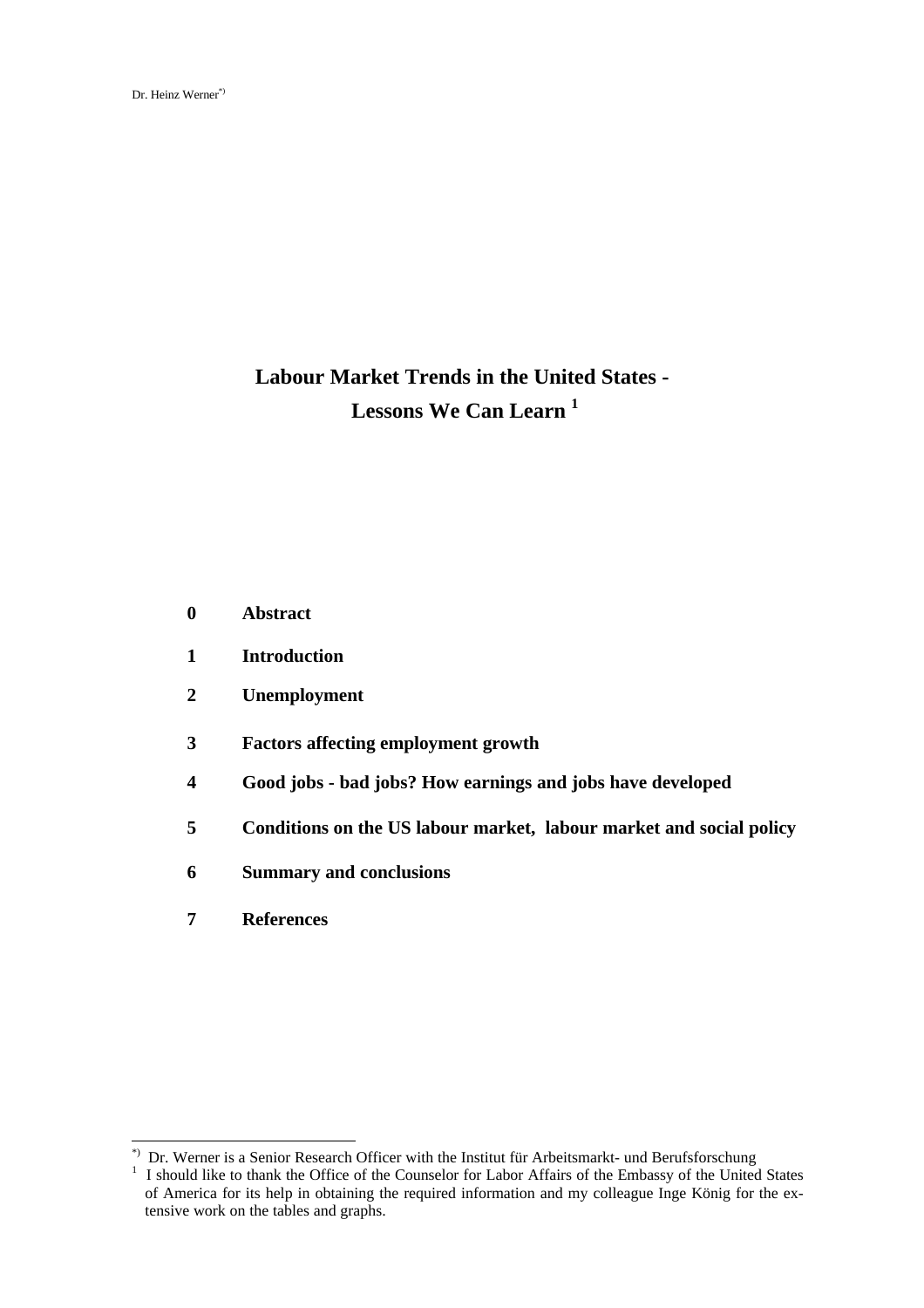#### **0 Abstract**

Over the last few years the US has enjoyed one of the lowest levels of unemployment among western industrialised nations, although unemployment has been considerably higher for young people and certain ethnic groups. On average, Americans remain jobless for much less time than Europeans. This may be attributed to two factors: firstly the US social system offers far less protection than in western Europe. This means that there is considerable pressure to find a job in the US, even at lower pay. At the same time, the range of job openings is broad, from well-paid to very poorly paid - this makes it possible to find gainful employment and promotes a steady increase in employment.

The ability of the US economy to constantly create additional jobs and to integrate a growing number of people seeking employment into the labour market is remarkable. The fact that employment has grown more in the US than in Germany cannot be explained by superior economic growth: the economic growth has produced a higher employment intensity. Americans continue to work long hours and the figures for part-time employment have not changed. The national income must therefore have been divided among more people. It is certainly true that even though average wages have stagnated, there has been a further increase in the wage differential between the upper and lower income brackets.

Most growth in employment is concentrated in the services sector where income is often either low or in some cases well above average. In the future, an above average increase in employment is also expected for activities that require highly qualified personnel. The cost of this positive employment trend in the US has been high -- increasing wage disparities, social inequality and high levels of poverty. Therefore Europe should not follow US trends indiscriminately. General wage restraint, redistribution and greater flexibility of working hours can also stimulate employment. Lower starting wages for certain categories, or waiving social security contributions might improve the chances of the less qualified of getting a job. Similar proposals in the private services sector might achieve the same end: some of the wage costs could be offset by tax breaks. A negative income tax for low earners might be another option.

## **1 Introduction**

Many European countries have seen record numbers of people out of work in recent years. Yet in the United States, unemployment has been falling while employment has steadily increased over the last few decades. From a European perspective, the US economy's constant capacity to create new jobs and to integrate the constantly growing potential labour force into the labour market is remarkable. This sustained and substantial gain in employment has even led people to speak of an American 'employment miracle'. A closer look at the US labour market to identify the mechanisms behind this employment growth seems appropriate.

This paper will begin by surveying the structure and trends of unemployment in the US. It will examine certain employment growth factors and compare the situation with conditions in Germany: when the US labour market is compared to European labour mar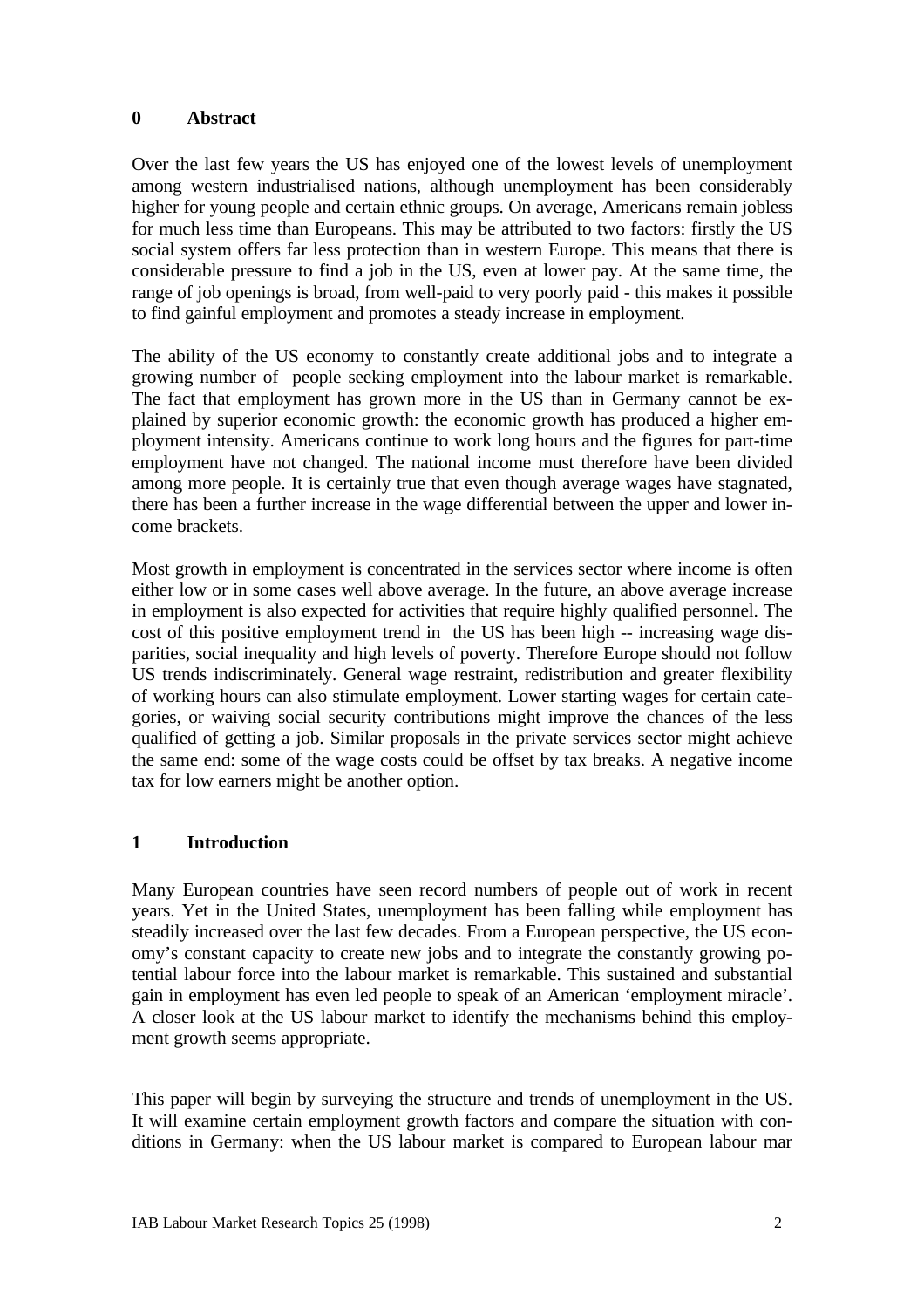kets, it is generally argued that the latter are mostly characterised by poor quality and poorly paid jobs. The author then addresses income trends and the types of new jobs available, and goes on to discuss additional factors that affect employment, such as the labour market situation, and social and labour market policies. The last section of this paper attempts to draw conclusions from the comparisons made.

## **2 Unemployment**

In the US, unemployment rates are now among the lowest of all western industrialised countries. This has not always been the case (see Fig. 1). In the early eighties, unemployment was running at almost 10 percent. The annual average for 1996 showed a drop to 5.4 percent, or 7.2 m jobless. Although this figure is still a few hundred thousand higher than in 1990, the unemployment rate dropped because of the enormous growth in employment  $<sup>2</sup>$ </sup>

US unemployment rates for men and women are about the same, unlike in most European countries. There are, however, enormous differences between age groups and ethnic minorities: the unemployment rate for young people (under 20), Afro-Americans and Hispanics is twice the average. When several factors coincide, the rise in unemployment statistics is alarming: the unemployment rate for young blacks is more than 30 per cent. In contrast to the situation in European countries, unemployment among older people remains well below average.

In most European countries, long-term unemployment is a major problem. In the US, average spells of unemployment are considerably shorter than in Europe and the proportion of all unemployed who are long-term unemployed is significantly smaller. In 1996, the number of people 'unemployed for one year or more' was almost 10 per cent, while it was almost 50 per cent in many European countries.<sup>3</sup>

# **3 Factors affecting employment growth**

As unemployment figures have been decreasing, employment has grown consistently and substantially. Since 1970, employment has been growing by 1.5-2% annually. The average annual growth rate of employment for 1983-1993, for example, was approximately 1.8%. The comparable figure for the EU as a whole was 0.6%, and for Germany 0.7%. For Germany it is important to note that employment growth during this period (see Fig. 2) was considered to be remarkably high.

<sup>&</sup>lt;sup>2</sup> In the US unemployment figures are based on monthly surveys of a representative sample of households. To improve comparability, the unemployment figures of the Statistical Office of the European Communities are used for Germany or the EU: these are likewise based on representative surveys of households.

 $3$  This refers to the current duration of unemployment and not to completed spells of unemployment.

IAB Labour Market Research Topics 25 (1998) 3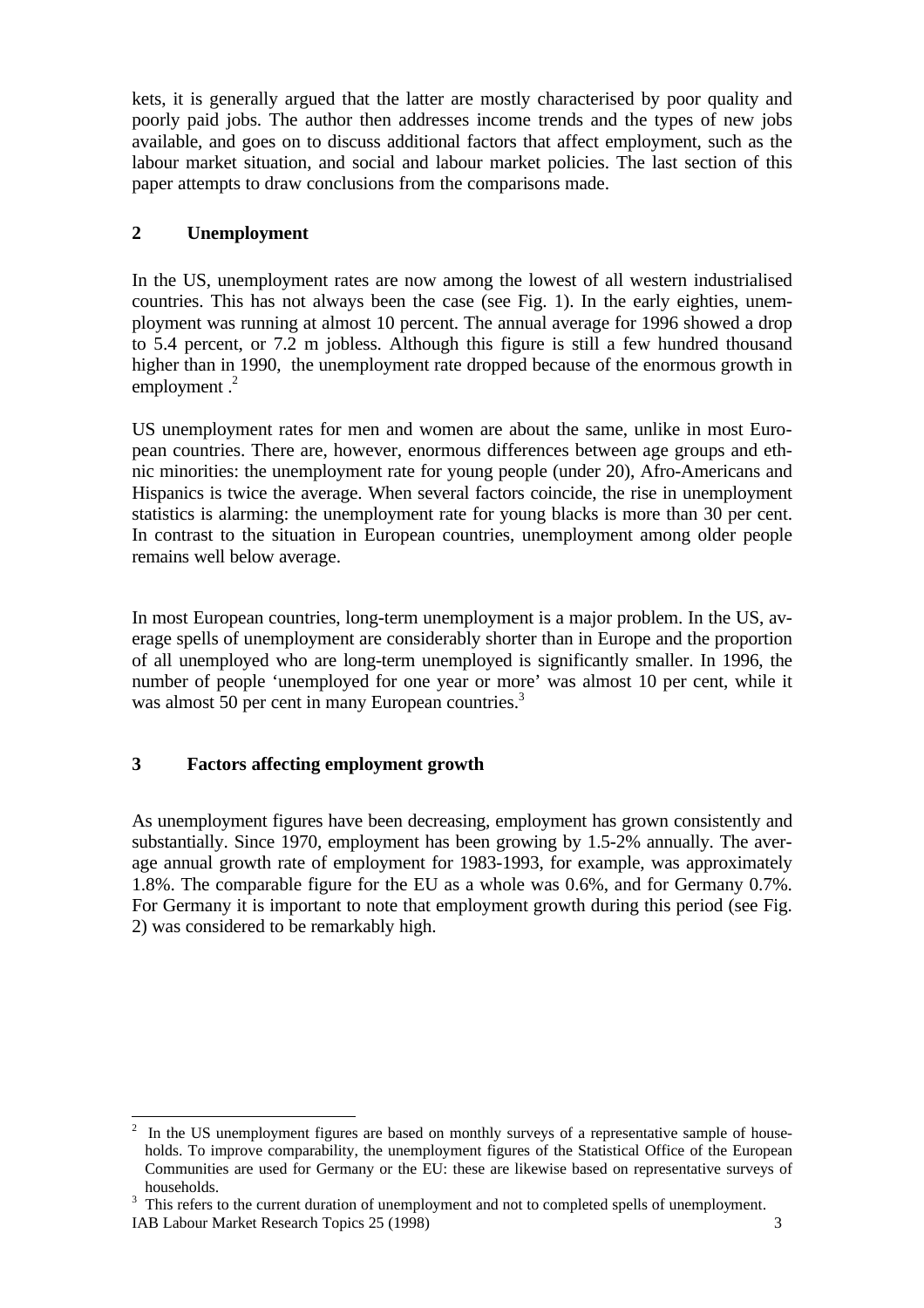*Figure 1:*  **Unemployment Rates in the USA and in Germany\*) 1964 to 1996**



<sup>\*)</sup> includes East Germany after 1991 Source: OECD, Eurostat





Source: OECD, Labour Force Statistics, several years; author's own estimates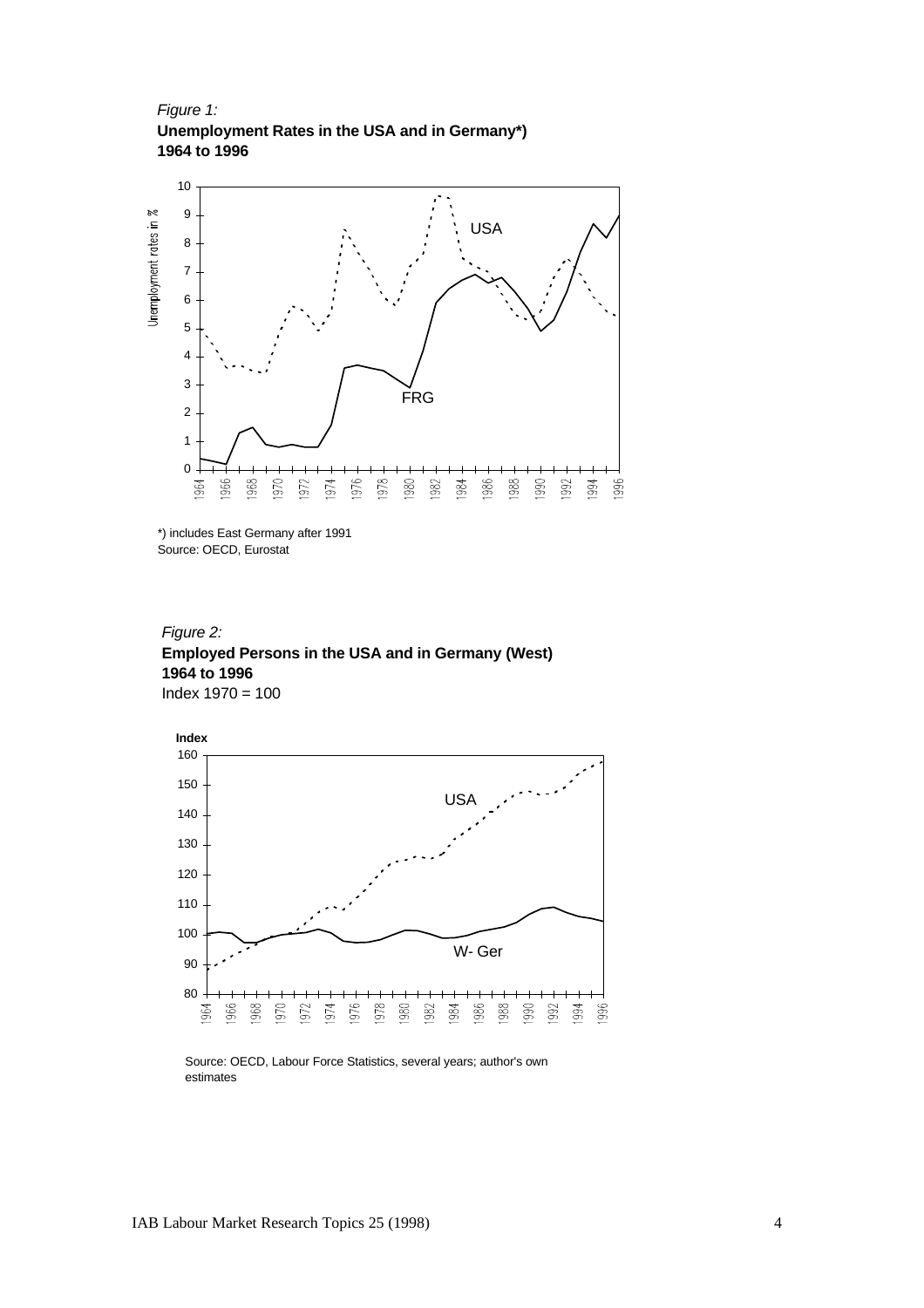Growth in employment may be the result of a combination of several factors. To identify differences or common elements between countries, it is useful to look first at labour market supply (demographics) and then at demand (economic growth).

The demographic factors affecting employment growth can be represented by the following:



```
EP = Pop x LF/Pop x EP/LFwhere: EP = \text{employed persons}LF = labour force (employed + unemployed)
Pop = working\text{-}age populationLF/Pop = activity rate = AREPILF = employment rate = ER
```
The relationship can approximately be expressed in growth rates and indicates the role played by each factor, permitting a cross-country comparison. Percentage changes between 1983 and 1993 are shown in Figure 3.



Changes 1983- 1993, in per cent



Source: Eurostat, Annual Statistics Report of the FRG

The rate of change of the various employment factors show that the high US employment growth is mainly fed by population growth (working-age population): there are more young people and the immigration rate is high. Annual net immigration is estimated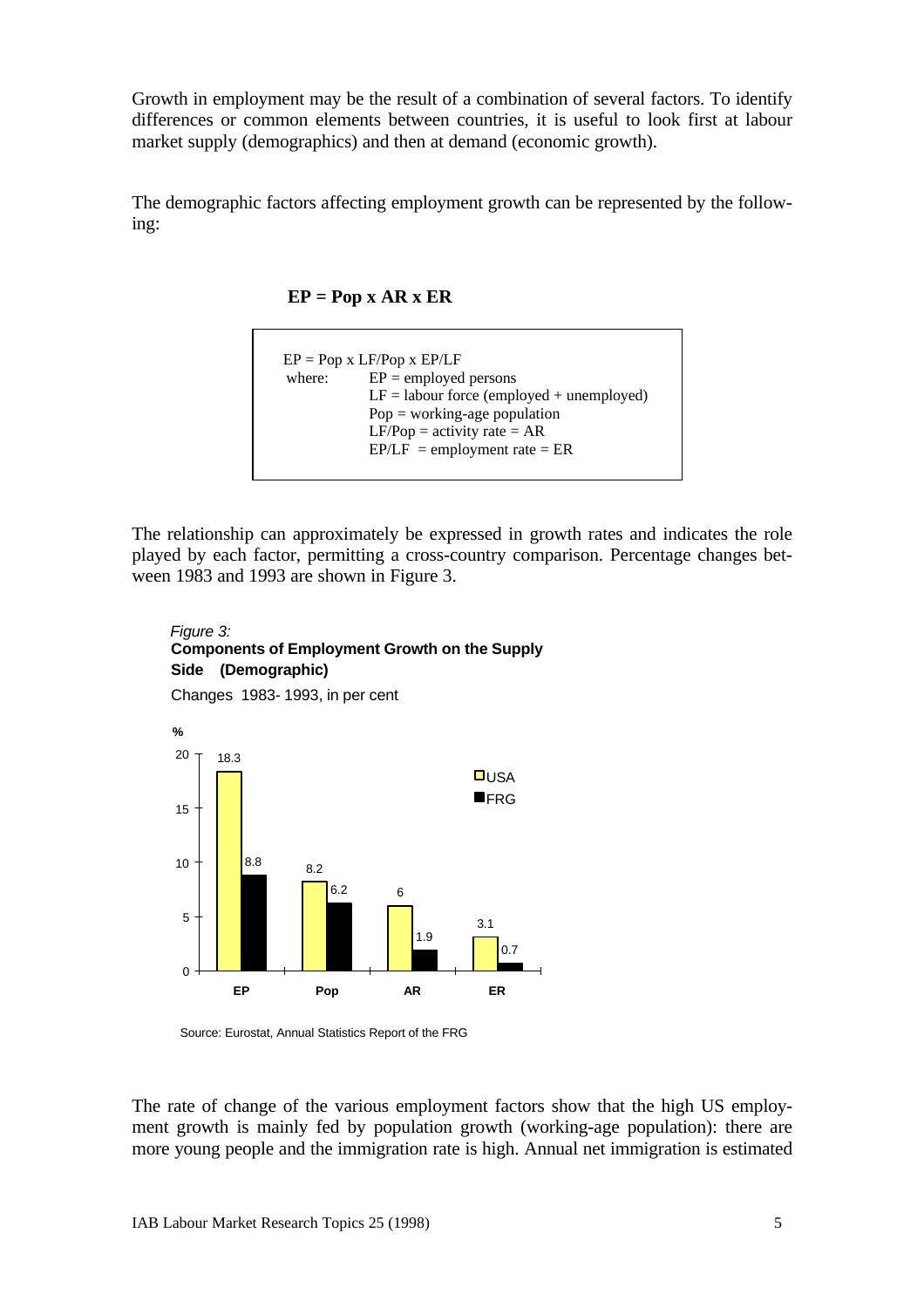to be 1 million.<sup>4</sup> This is a significant figure, even for a country as large as the US. Another important factor was the higher labour force participation rate, especially of women, although it is true that the female participation rate had been high in the US before.<sup>5</sup> The higher employment rate also contributed to stronger employment growth, much more than was the case in the  $FRG<sub>0</sub><sup>6</sup>$ 

The FRG's employment trends for the period under review also appear to be positive. The economic situation was good and capable of absorbing a large number of immigrants. At other times, the active population has not developed as positively (see Figure 2). Since 1993, employment in former West Germany has been decreasing, while it has continued to increase in the US.

Is more economic growth the reason for the enormous expansion of employment in the US? Between 1983 and 1993, GDP in the US grew annually by 2.9% in real terms, and in Germany by 2.8%. Thus, GDP growth rates hardly differed. What was different was the effect this growth had on employment. When these GDP growth rates are contrasted with changing rates of employment, this becomes very obvious. Figures 4a and 4b show the changes in GDP and employment for Germany (West) and the US over time. In the case of the US, the employment curve closely parallels the economic growth curve: any change in economic growth is followed by a change in employment in the same direction and of similar extent. The slightest growth of the GDP triggers an increase in employment in the US -- this is not the case in Germany or elsewhere in Europe. This point is again illustrated by figures 5a, 5b, and 5c which show annual GDP growth rates and corresponding changes in employment. The regression line for the USA crosses the xaxis near zero. This intersection represents the 'employment threshold', i.e. the level of economic growth that will trigger employment growth. The employment threshold is lower in the US than in Europe or Germany.

IAB Labour Market Research Topics 25 (1998) 6  $EP/LF = 1 - UR/100$ ,  $UR =$  unemployment rate.

<sup>-</sup>4 Martin, Philip; Midgley, Elisabeth (1994): Immigration to the US: Journey to an Uncertain Destination, in: Population Bulletin, Vol. 49, No. 2, p. 4

<sup>5</sup> For 1995: USA 71%, Germany 61%. Source: OECD (1996): Employment Outlook, Paris, p. 197

<sup>&</sup>lt;sup>6</sup> The higher employment rate is due to the reduction in unemployment. A mathematical transformation shows that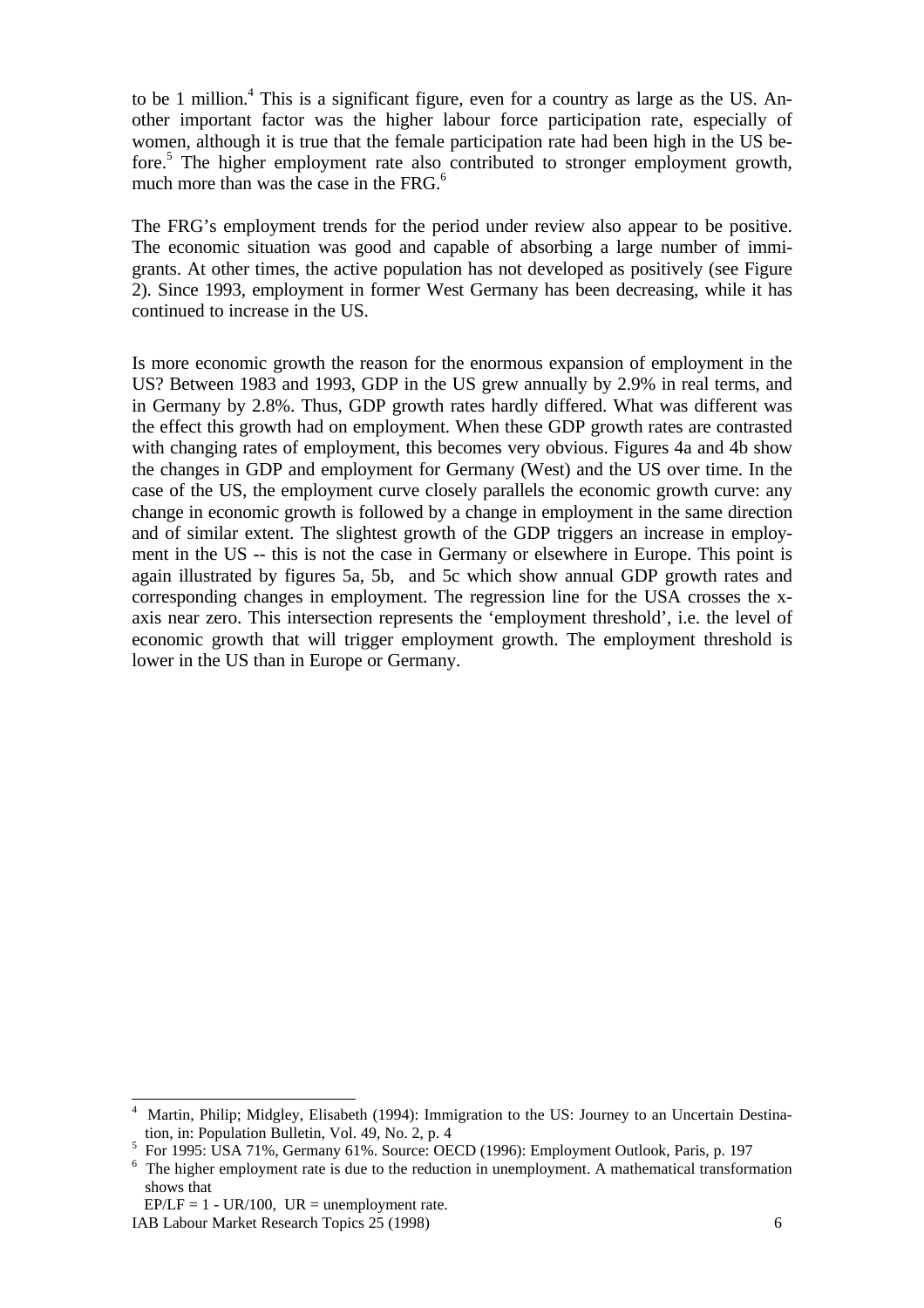*Figure 4a:*  **GDP (at 1990 prices) and Civilian Employed Persons in the USA 1983- 1996**  Index 1983 = 100



Source: US Department of Labor: Employment and Earnings, January 1997 OECD (1997): National Accounts, Vol. I, 1960- 1995; OECD Economic Outlook No. 61, June 1997

*Figure 4b:*  **GDP (at 1990 prices) and Civilian Employed Persons in Germany (West) 1983- 1996**  Index 1983 = 100



Source: Eurostat (1996):Employment and Unemployment1980- 1994; OECD (1996): National Accounts, Vol. I, 1960- 1995; 1995 and 1996 IAB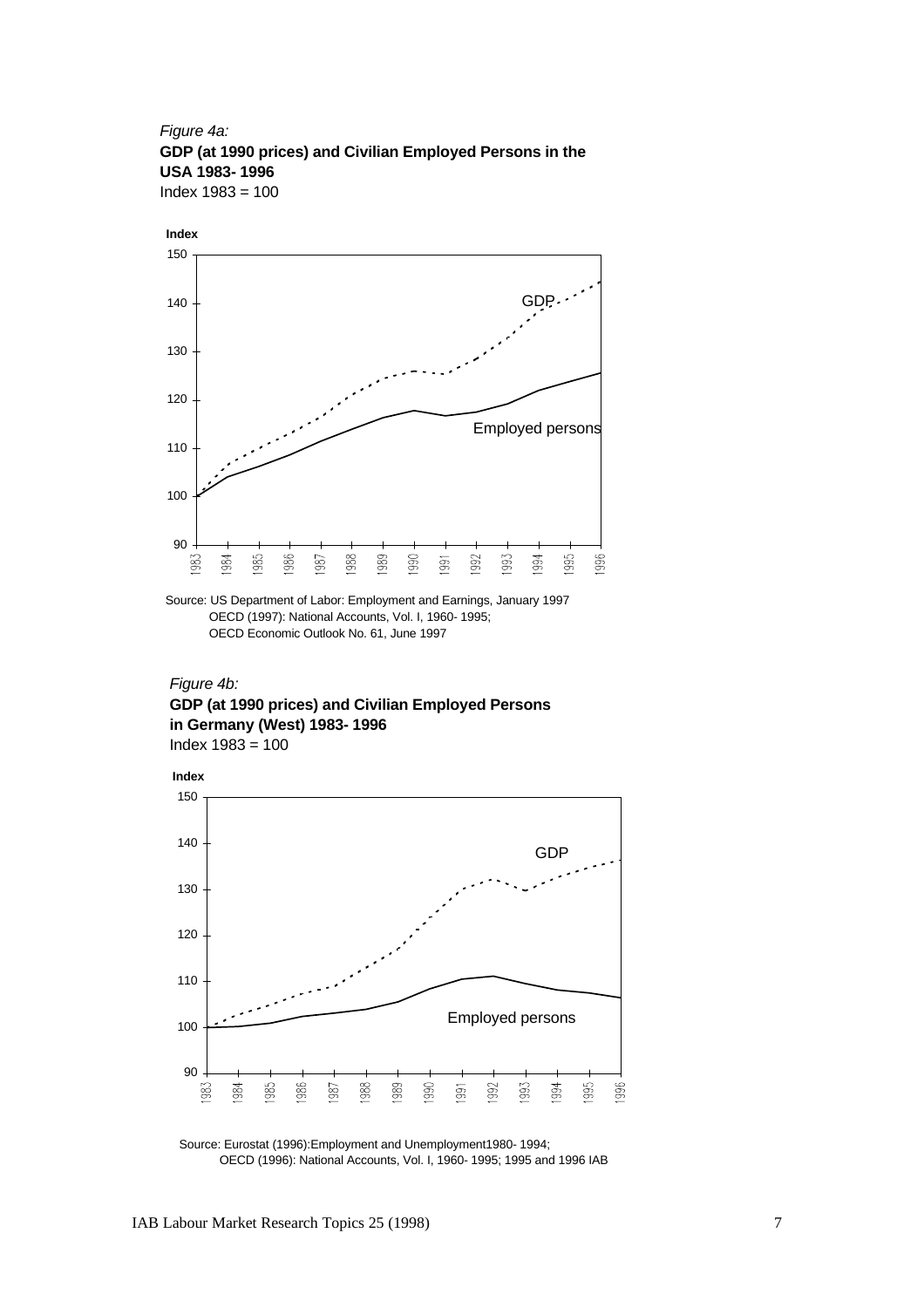#### *Figure 5a:*

**Growth Rates of the GDP (at 1990 prices) and of Civilian Employment in the USA 1984- 1996** 



**GDP growth in %**

Source: US Department of Labor: Employment and Earnings, January 1997; OECD (1997): National Accounts, Vol. I, 1960- 1965; OECD (1997): Economic Outlook No. 61, June 1997

#### *Figure 5b:*

#### **Growth Rates of the GDP (at 1990 prices) and of Civilian Employment in Germany (West) 1984- 1996**



**GDP growth in %**

Source: Eurostat (1996): Employment and Unemployment 1980- 1994; OECD (1996): National Accounts, Vol. 1, 1960- 1994; 1995 and 1996 IAB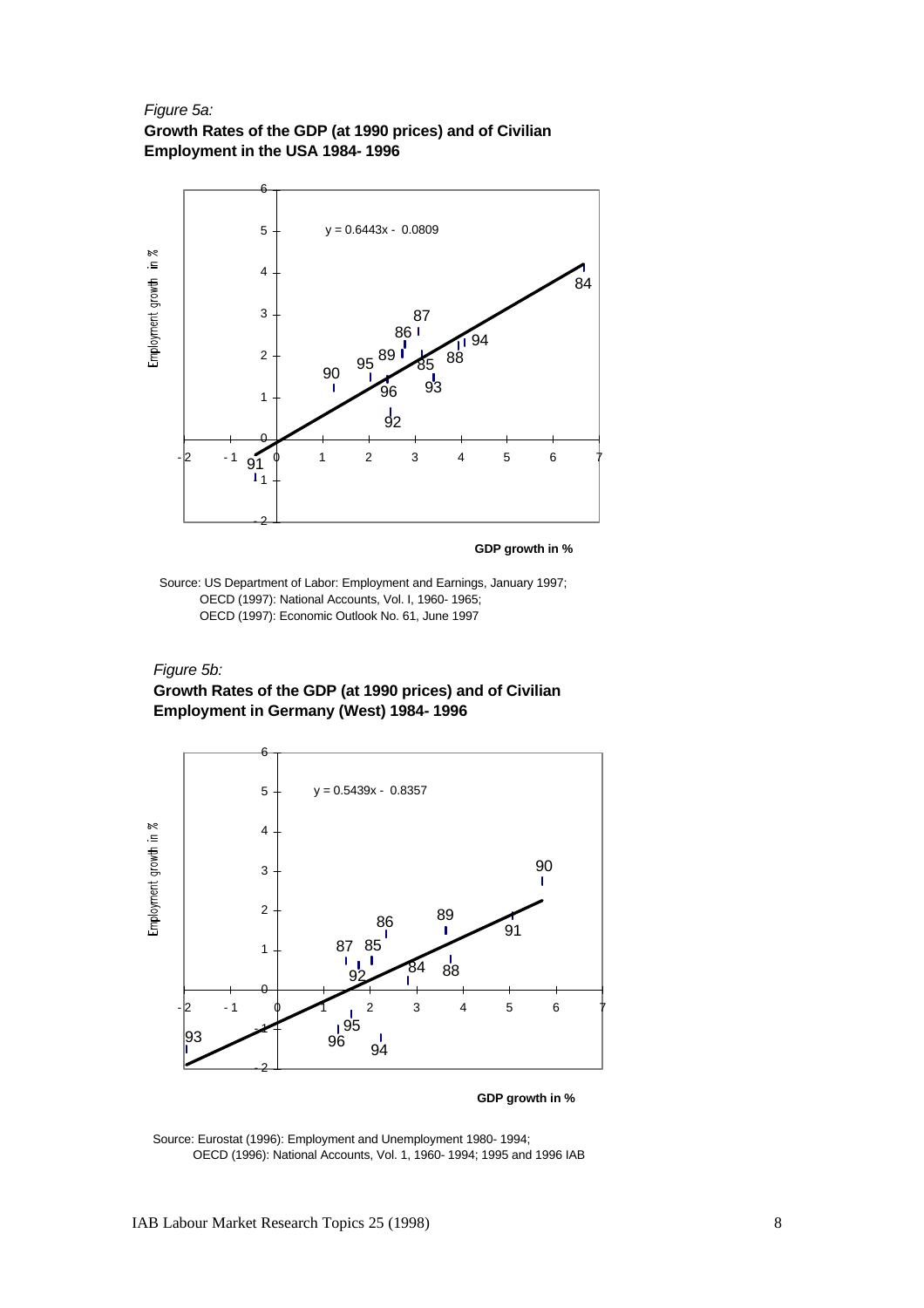#### *Figure 5c:* **Growth Rates of the GDP (at 1990 prices) and of Employment 1984- 1996 in the EU of 15 \***



\* includes East Germany after 1995 Source: European Commission (1996): European Economy No. 62

If employment growth in the US cannot be explained by higher economic growth, then which other labour market factors are responsible for this growth? Productivity and working hours, perhaps? The formula below represents the extent to which productivity, active population and working hours each contributes to the GDP:

# $Y = EP \times AWT \times LP$

 $Y = EP \times AV/EP \times Y/AV$ where:  $Y = GDP$  $EP =$  employed persons  $AV =$  annual total volume of work in hours  $AV/EP = average$  annual working time per employed person in hours = AWT  $Y/AV =$  labour productivity per employed person per hour =  $LP$ 

The outcome can approximately be expressed in growth rates. Figure 6 shows the rates derived for the period 1983-1993.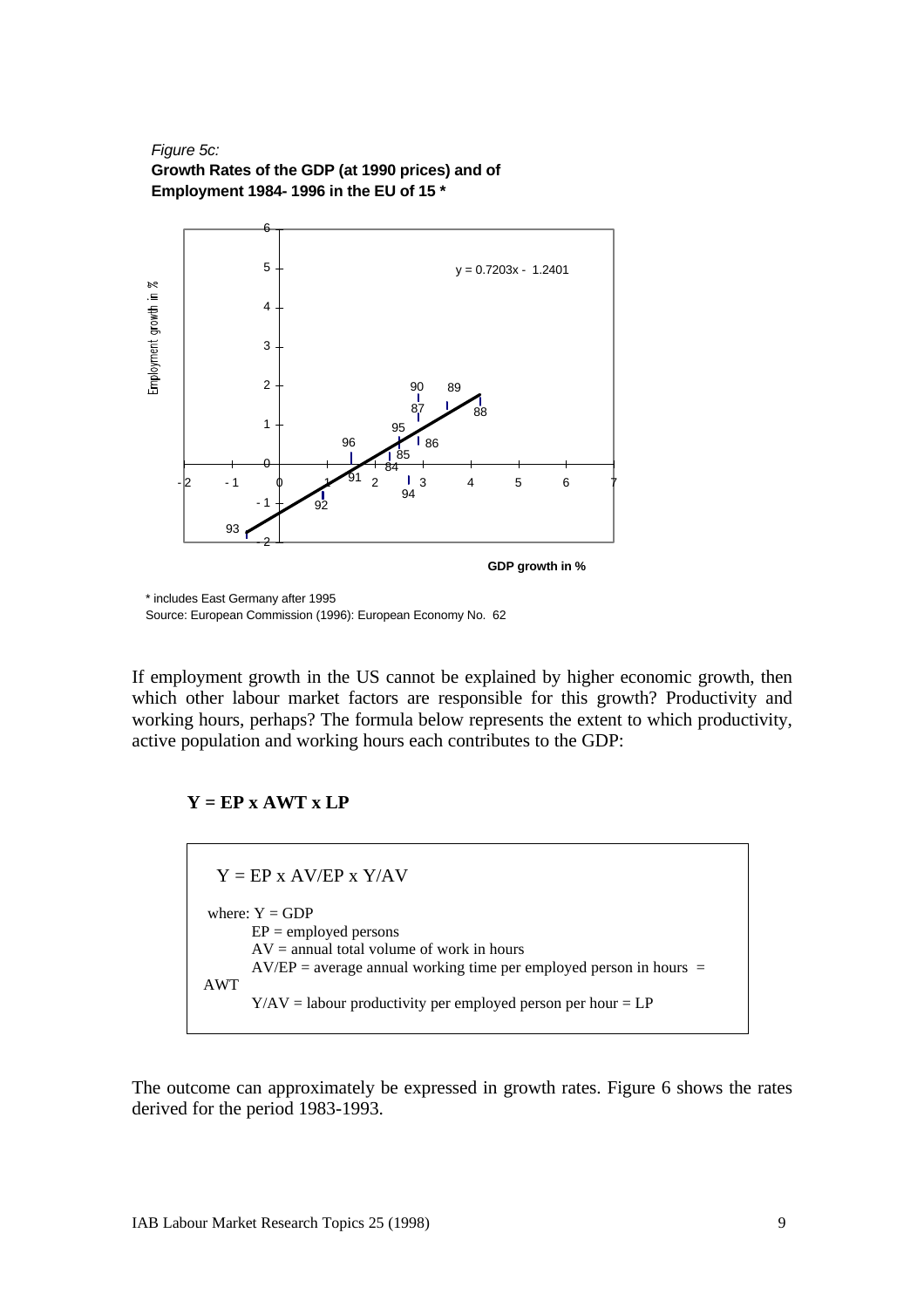#### *Figure 6:* **Components of Employment Growth on the Demand Side (Economic growth)** Changes 1983- 1993, in per cent 32.9 18.3 3.4 8.6 29.9 8.8 30.8 - 8.7  $-10$ 0 10 20 30 40 **Y EP AWT LP %**  $\n <sup>D</sup>USA$ **OFRG**

Source: OECD, Eurostat

The formula  $Y = EP \times AWT \times LP$  indicates that growth in employment is the dominant factor in the US. It is also clear that the labour productivity trend is distinctly lower in the US than in Germany and therefore contributes much less to economic growth. This in turn affects wage trends, as will be discussed below.

It is interesting to note the trend in working hours in the US. With growing employment, there has not been a reduction in working time. Average annual working hours have remained at the level of about 1950 hours, which is high compared to European countries, and have not decreased over time. The growth in employment can not be explained by part-time work. 18 per cent of all workers are part-time workers, a proportion that has remained more or less stable at since 1983. Changes in working hours in Europe and in the US went in opposite directions. The volume of working hours in the US economy has grown in parallel with employment.

In short, higher employment growth in the US as compared to Germany clearly cannot be explained by higher economic growth. The same is true for working hours: average annual working hours in the US have remained almost unchanged, as have part-time working hours. However, economic growth was distributed over a larger number of employed persons in the US than in Germany. The main differences are productivity and wage trends: wage trends and wage disparities are addressed below.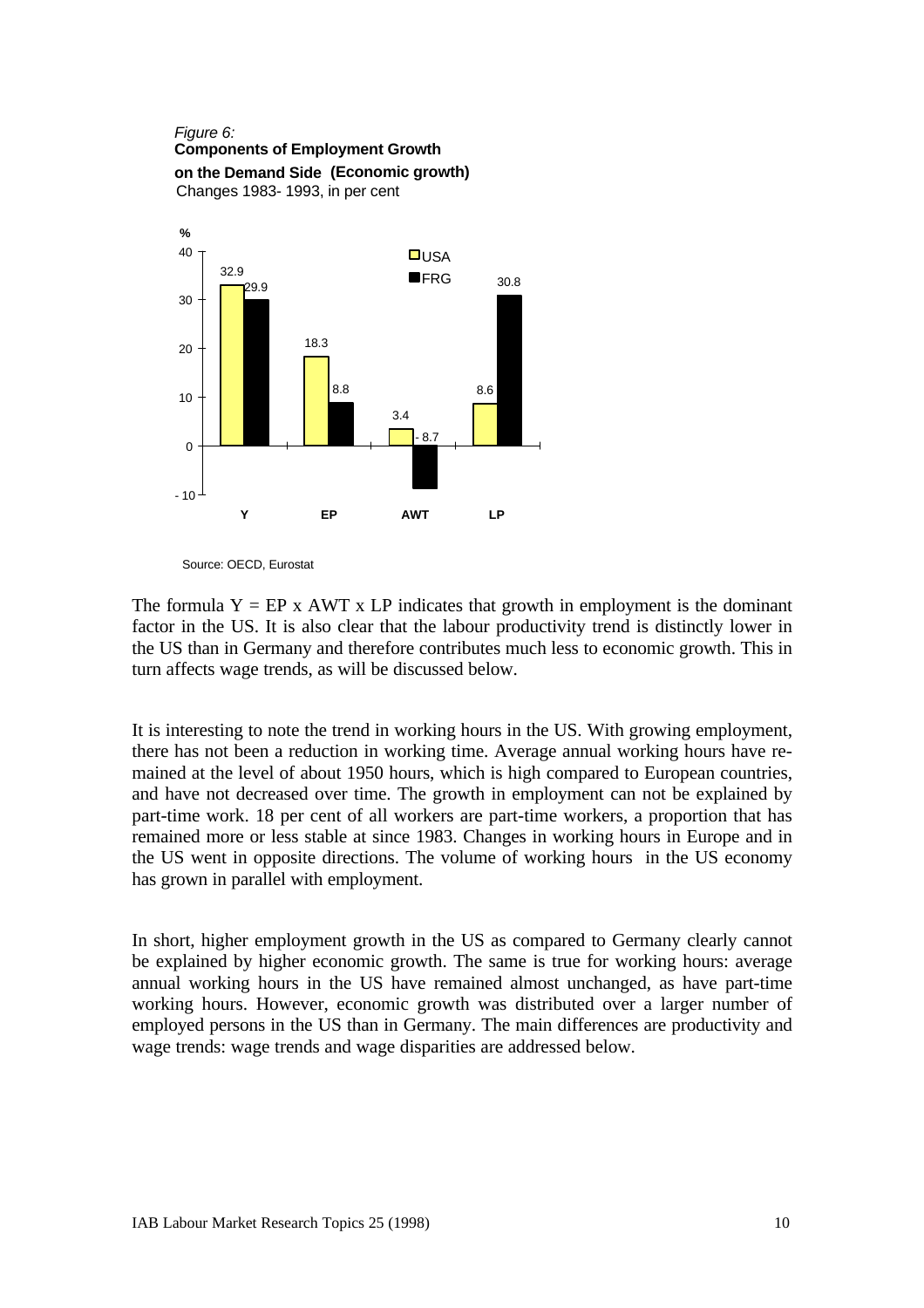## **4 Good jobs - bad jobs? How earnings and jobs have developed**

In discussions about the US labour market, it is often argued that, although the growth in employment is impressive, the incomes generated by these jobs and their quality are inadequate. To verify this hypothesis we shall first look at earnings trends, then at industries and job structures.

### **4.1 Wages**

Employee compensation data can be found in OECD national accounts tables. The average hourly wage in a given country can be worked out by relating this compensation to the number of people gainfully employed and their annual working hours. To obtain real terms, the employee compensation figure must be adjusted for prices. To achieve comparability with the US, Deutschmark figures must be converted into dollars with purchasing power parity. The result is shown in table 1 below.

|                   | 1983 | 1993 |
|-------------------|------|------|
| <b>USA</b>        | 16.1 | 17.2 |
| <b>FRG</b> (West) | 12.4 | 16.2 |

#### **Table 1: Average hourly wage converted into dollars with purchasing power parity**

Source: OECD, National Accounts, OECD (1996): Employment Outlook, (and author's own calculations)

Average wages almost stagnated in the US, which is not surprising since, while economic growth was similar to that in Europe, employment expanded much more. Under these circumstances, one might even have expected to see a drop in real wages. However, it should not be ignored that these are average figures. Actual wages might be very scattered around this average, or even have taken off in different directions. For example, if wages at the bottom of the scale continue to drop while top wages continue to climb, the disparity between them becomes more pronounced. In other words, wage disparity will widen. This will be discussed below.

A classification of employees according to wages earned reveals the nature of wage disparity. The OECD, for instance, classifies by deciles, where the first 10 per cent of all employees belong to the lowest income category, the upper limit of which is D1, i.e. the last and thus highest income figure within the first decile of employees. The median (medium figure) is the upper income limit (D5) for the middle 10 per cent, etc. OECD data indicates that wage disparity changed most drastically in the US - exceeded only by the change in the UK.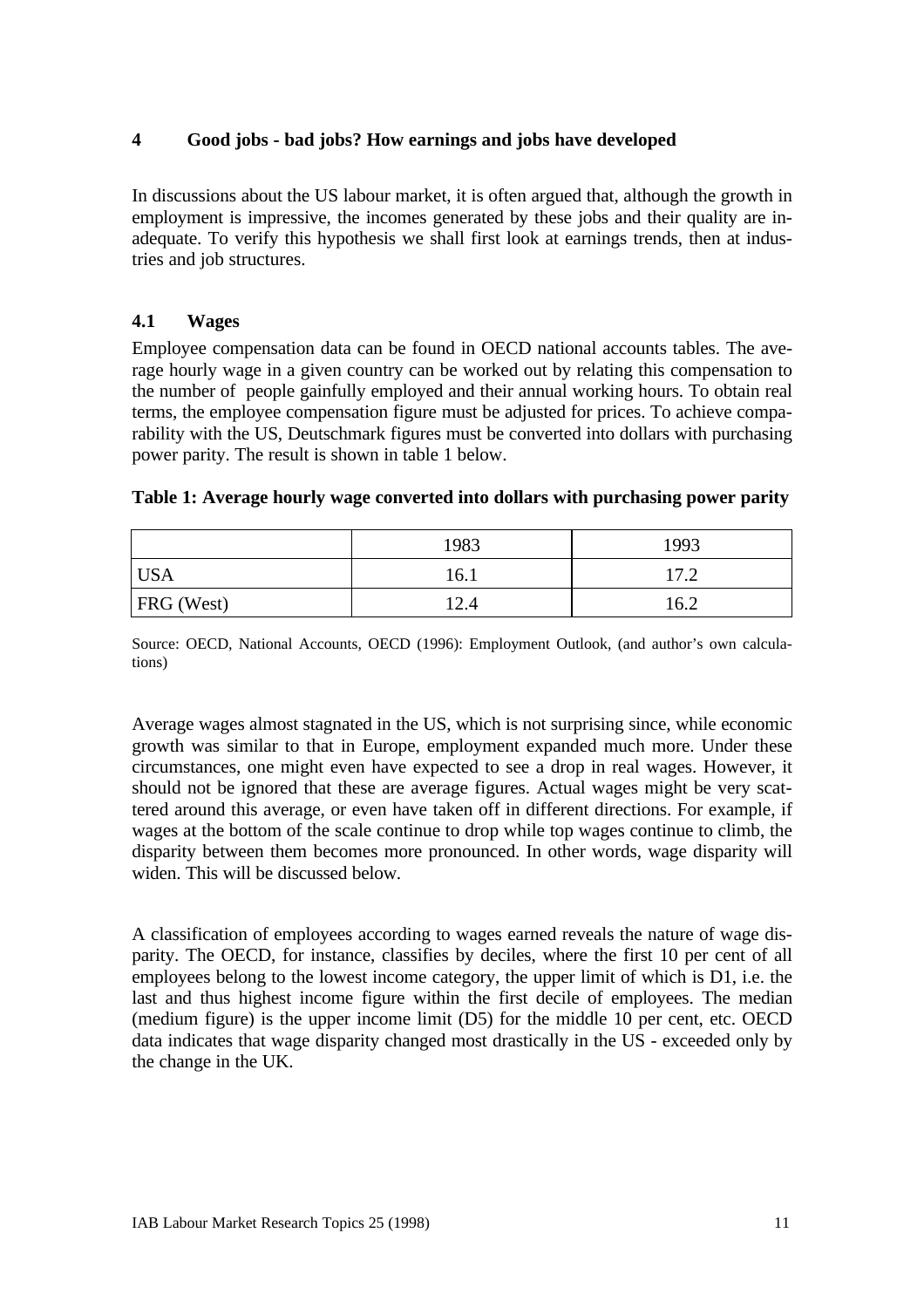|                    |       | 1983 | 1993 | 1995 |
|--------------------|-------|------|------|------|
| <b>USA</b>         | D9/D5 | 1.86 | 2,0  | 2,04 |
|                    | D5/D1 | 1.99 | 2.06 | 2.13 |
| $ {\rm FRG}\ (W)\$ | D9/D5 | 1.63 | 1.64 |      |
|                    | D5/D1 | 1.46 | 1.37 |      |

**Table 2: Wage disparity in the USA and in Germany (West)**

Source: OECD (1996): Employment Outlook, p. 62

*Note: D1 and D9 refer to the respective upper wage limits of the corresponding decile ranked by income. For example, 10% of wage earners earn less than D1. D5/D1 means the ratio between the medium and the lowest income decile*

Table 2 shows that there always used to be large differences in wages in the US, a situation which has become even more pronounced over time. Not only did the gap between the medium incomes and the upper income decile widen, but there was also a significant drop in the wages of low income earners. Wage differences in Germany are much less pronounced and they hardly changed during the period under review.<sup>7</sup> More wage disparity in the US means that, while overall employment grew, this growth was above average both in the lower and in the upper income categories.<sup>8</sup>

Houseman<sup>9</sup> provides an additional insight in the changes and structure of hourly wages in the US. Her work show how real hourly wages changed by deciles and by gender. According to her findings, some real hourly wages fell. This is particularly true for men in the medium and lower income brackets but applied to women only in the lower income decile. The upper income categories were able to strengthen their position considerably, leaving a small overall wage disparity between the sexes. The fact that wage disparity between women is also growing is shown by the considerable drop in real income for the lower income categories and the increase in the upper decile. Comparisons of wage trends by level of education or ethnic origin also reveal an increasing polarisation of wages. The wage gap widens as the level of education rises<sup>10</sup> and it is becoming more pronounced between white and black Americans.

A detailed breakdown of earnings by occupation would also demonstrate how earnings have taken off in different directions. However, an extensive exploration of this would go beyond the scope of this paper, therefore reference will be made to certain publications  $cited$ <sup>11</sup>

In the early eighties, wages started to drift apart: the earnings of the top decile of wage earners went up by 11% in 1980-1995, while wages earned by lowest decile (bottom ten

 7 There are also calculations which show that wage disparity has widened somewhat in Germany as well, although by no means to the same extent as in the USA.

<sup>&</sup>lt;sup>8</sup> This statement cannot be derived only from trends affecting the 10% groups but includes the following consideration: when imagining the same income scale for two different points in time and contrasting this with the changes of the (upper) income limits according to the 10% groups one sees that employment grew above average in the top and bottom income groups because of the increased wage disparity.

<sup>&</sup>lt;sup>9</sup> Houseman, Susan (1995): Job Growth and the Quality of Jobs in the US Economy, in: Labour, Special Issue, p. 108

 $10$  Houseman (1995), p. 111 ff., and OECD (1996): Economic Survey: United States, p. 114 f.

 $11$  For this see: Neal H. Rosenthal (1995): The Nature of Occupational Employment Growth: 1983-1993, in: Monthly Labor Review, June 1995, p. 45 ff and Randy Ilg (1996): The Nature of Employment Growth, in: Monthly Labor Review, Vol. 119, No 6, June 1996, p. 29 ff.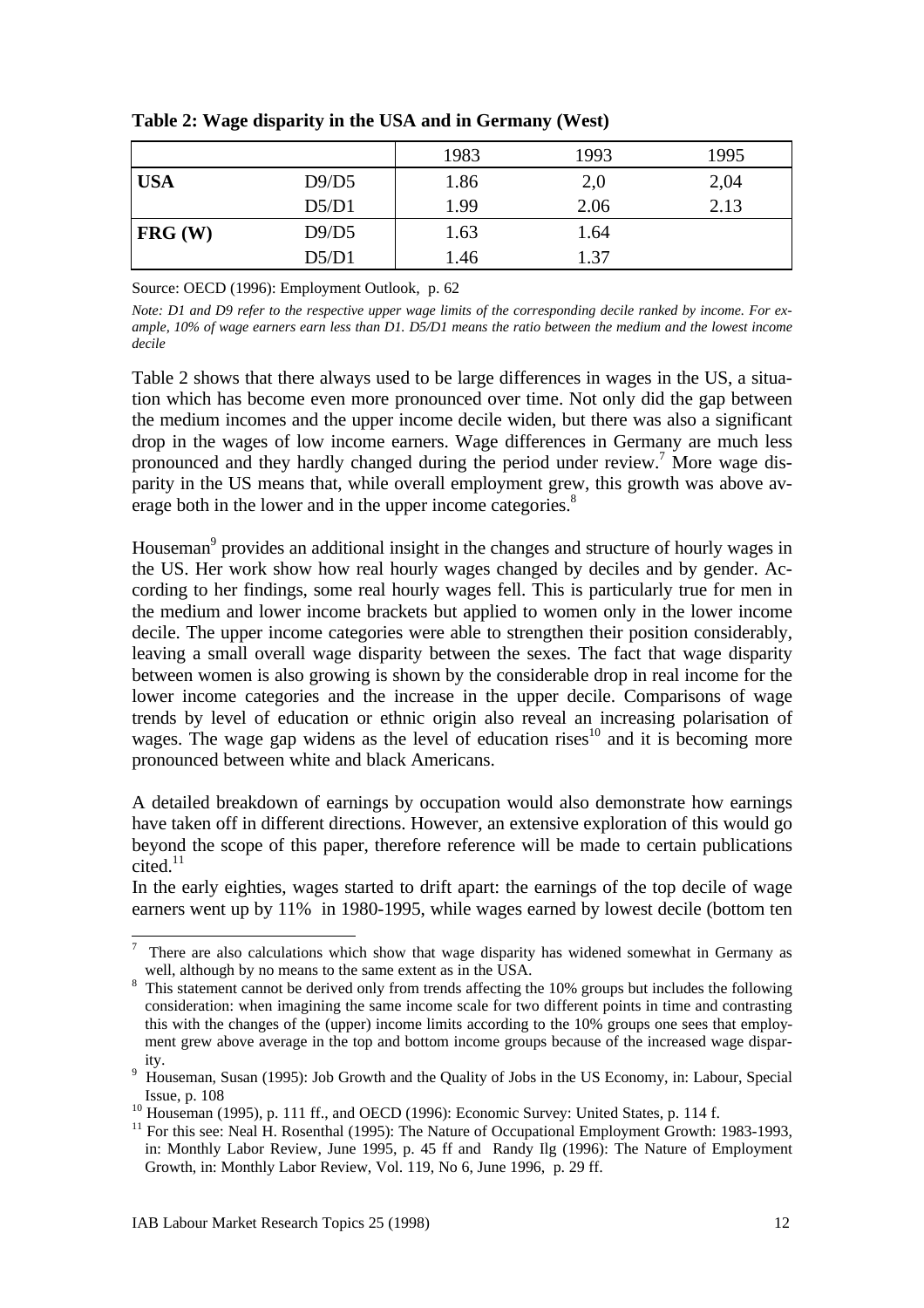per cent) fell by 4%. The median also dropped by almost  $4\%$ .<sup>12</sup> The same disparities apply to household incomes. The wealth distribution gap is quite dramatic: almost one fifth of the US population now owns more than 85% of all wealth. Between 1983 and 1992, 99% (!) of all newly created wealth went to the 5% top earners, while lower income groups suffered a loss of 24%.<sup>13</sup> Robert Reich, secretary of labour in Clinton's first administration, repeatedly pointed to the dangers of a split in US society into rich and poor. If America wants to master its future, he said, 'the chasm of inequality must first be traversed.'<sup>14</sup> The sustained positive development of the economy has meanwhile brought this debate to a halt.

Houseman's<sup>15</sup> investigations on the 'quality' of the jobs newly created in the period 1983-1993 in the USA, yields mixed results -- similar to those on wage trends. Not only do lower income groups and part-time workers receive lower wages, they also receive fewer fringe benefits from their employers and have less job security. It should be noted that even for mid-range and higher-level jobs, working conditions are worse in the US than in Germany or Western Europe. Average annual leave is only about 2 weeks; 40 million US citizens have no private or public health insurance. Fewer and fewer Americans have health insurance coverage through their employers. The US state pension insurance scheme (social security) pays much lower benefits (1995: maximum \$1.200 per month) -- recipients therefore need an additional private or company pension insurance.

In the US, in addition to increasing wage inequalities, employees' positions are made insecure because of the income losses they frequently have to accept when forced to change jobs. After being laid off, many Americans have no choice but to find a new job as quickly as possible, because otherwise there is no social security -- and frequently the new job will pay much less. The lack of health insurance coverage is especially critical for someone who is made redundant, because most insurance policies were funded through an employer.<sup>16</sup> Private health insurance is expensive or is limited by a number of constraints. For about 15% of all workers who find work again after being laid off, health insurance coverage terms are worse with their new employer.

The trend towards greater wage inequalities was paralleled by a larger number of households with incomes below the government-defined poverty line. In 1982, 34.4 million Americans were affected. By 1993, this figure reached a record high of 39.3 million, i.e. 15.1% of the population. One third are children. Recent data indicate that real incomes are going up as the economy improves and that the proportion of Americans whose incomes were below the poverty line has started to decrease slowly for the first time since 1994. Whether or not this is a sustained reversal of the trend is still an open question. The poverty line for a family of four was defined at \$16,000 per year in 1996.

<sup>&</sup>lt;sup>12</sup> Department of Labor - Office of the Chief Economist (1997): The Unfinished Agenda - Technical appendix, Washington, p. 2

 $13$  Ibid., p. 11

<sup>&</sup>lt;sup>14</sup> In one of his farewell speeches he said: 'The bridge to America's future must first traverse the chasm of inequality.' See Robert Reich (1997): The Unfinished Agenda, paper held at the Council on Excellence in Government on 9 January 1997, Washington, p. 5

<sup>15</sup> Houseman (1995): p. 100 ff..

<sup>&</sup>lt;sup>16</sup> Employers can reduce their taxes by their expenditure for health insurance. It is therefore better for them to list it as part of the wage paid to the employee.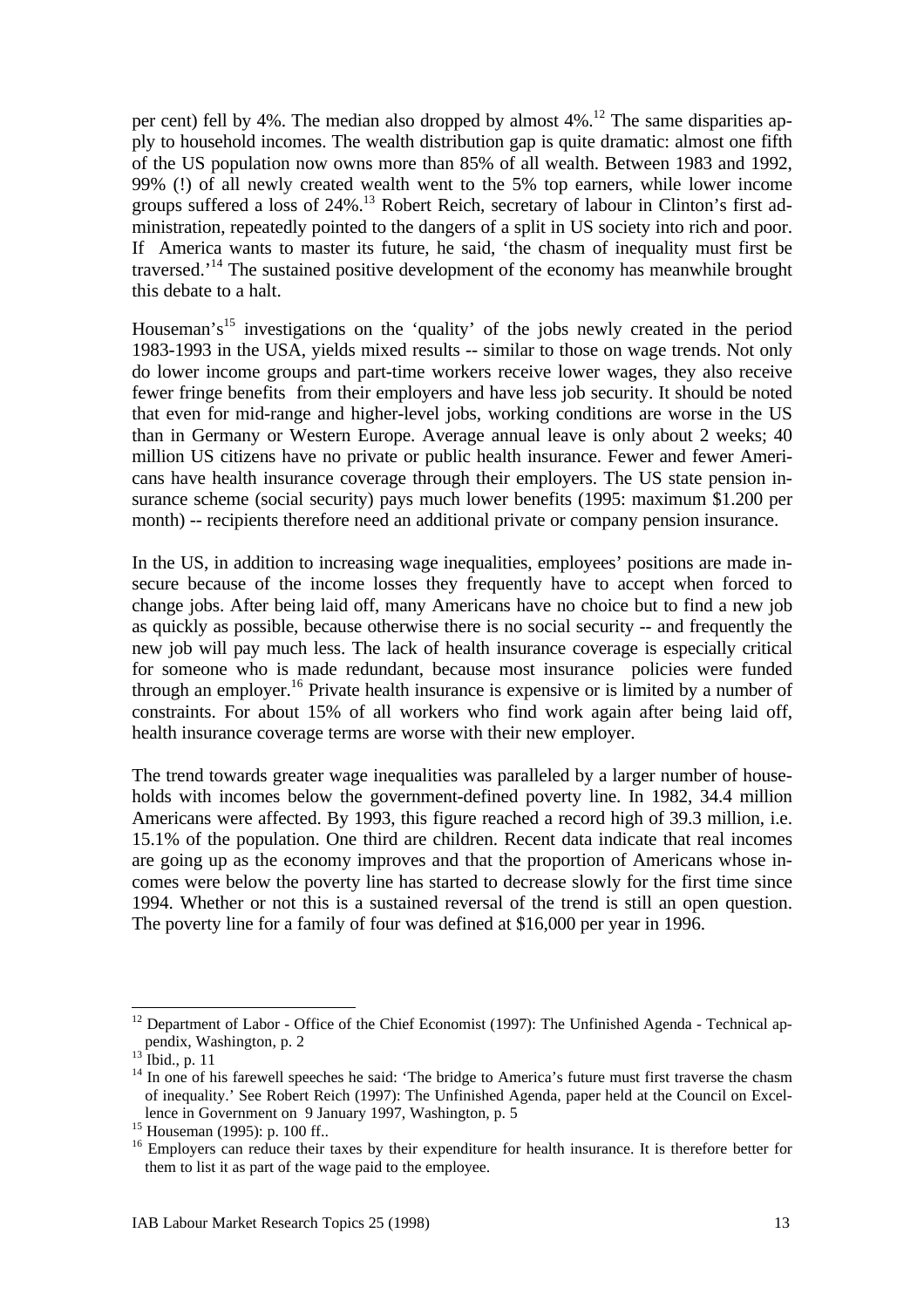Such an assessment of wage disparity warrants two comments:

(1) Inequalities will remain less pronounced if large numbers of the 'working poor' succeed in leaving the low wage groups. Unfortunately this is only happening to a limited extent. Although it is true that many young people with temporary jobs only are among the low wage earners, the OECD's results show that about two fifths of the low wage earners still were in the lowest wage segment six years later.<sup>17</sup>

(2) Wages are only one form of income. If transfer income is added to wages, the economic situation of the individuals concerned is improved. In the US, some of this is accomplished by social transfers such as programmes like Aid to Families with Dependent Children (AFDC, now TANF = Temporary Assistance to Needy Families), primarily aimed at single mothers, and by government food stamps for the needy. The concept of the 'Earned Income Tax Credit' (EITC) might be worth exploring in Germany. This is a kind of negative income tax which was introduced in 1975. Up to a certain wage ceiling, low wage earners do not have to pay any taxes; in fact, they even receive a wage bonus from the tax authorities if certain limits are not exceeded in the annual tax return. At any rate, if these transfers are taken into consideration, the number of US citizens below the poverty line is perhaps two to three per cent<sup>18</sup> lower.

## **4.2 The US job market**

A frequently heard argument is that although the US growth in employment is impressive, the quality of the jobs created is poor. Table 3 shows trends by industry and occupation from 1983 to 1993, and reveals a disparate situation. It is generally true that employment in manufacturing and mining is decreasing, just as in all other industrial countries. However, table 3 also shows that employment growth by no means occurred only in low skill jobs, or industries characterised by below-average wages.

The greatest employment growth is in the service sector. This covers a wide variety of industries such as 'finance, insurance, real estate' or 'wholesale trade', where one can earn an above average income, but it also includes sectors such as 'retailing'<sup>19</sup>or 'other services', where pay is below average. Of all the industries surveyed, 'other services' shows the highest employment increase in numerical terms. Between 1983-1993, 60 per cent of employment growth occurred in this sector. This 'other services' sector is very heterogeneous and wages for some activities are significantly above average. Examples are: business-related services (20%), health care (30%), education (6%) or the legal profession (3%). The variations in employment by occupation and industry in Table 3

<sup>-</sup> $17$  The lowest wage segment includes up to 0.65 of the median income. The risk of remaining in the bottom segment is highest for women and unskilled workers. See OECD (1997): Employment Outlook, Paris, p. 38. A survey by the Bureau of Labor Statistics confirms the high persistence of poverty for these groups; see Maya Federman et al. (1996): What does it mean to be poor in America, in: Monthly Labor Review, Vol. 119, No. 5, May

<sup>&</sup>lt;sup>18</sup> Council of Economic Advisers (1997): Economic Report of the President, Washington, p. 186

<sup>&</sup>lt;sup>19</sup> Retailing also includes what the Germans call 'hamburger jobs'. About one third of the people employed in retailing are working in 'eating and drinking places' andof these, of course, only a minor part have 'hamburger jobs'.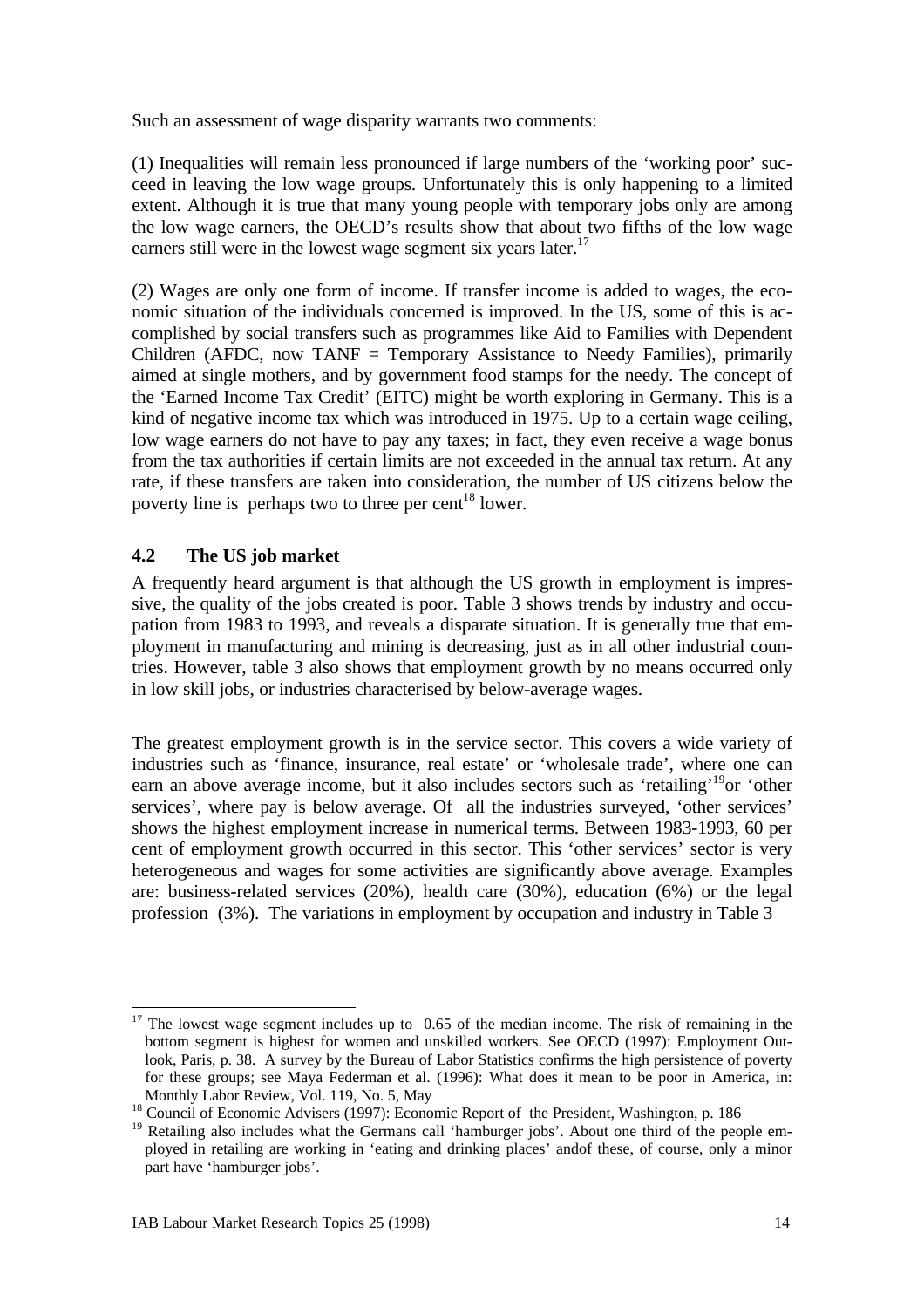# **Table 3**

**Employment Change for Major Occupational Groups of Wage and Salary Workers by Industry Division in the USA, 1983-1993 (in 1,000) and Average Weekly Pay, 1993 (median, in USD)**

| (in brackets: weekly<br>earnings 1993 in \$)<br>Occupation                            | Industry | Total, all<br>indus-<br>tries | Agricul-<br>ture, fo-<br>restry,<br>and fis-<br>hing | Mining | Con-<br>struction | Manufac-<br>turing | Transporta-<br>tion, com-<br>munications.<br>and public<br>utilities | Whole-<br>sale tra-<br>de | Retail<br>trade | Finance,<br>insurance<br>and real<br>estate | Other<br>Services | Govern-<br>ment | Employ-<br>ment<br>change<br>expected<br>for<br>1994-2005 |
|---------------------------------------------------------------------------------------|----------|-------------------------------|------------------------------------------------------|--------|-------------------|--------------------|----------------------------------------------------------------------|---------------------------|-----------------|---------------------------------------------|-------------------|-----------------|-----------------------------------------------------------|
| (in brackets: weekly earnings<br>$-1993$ in \$)                                       |          | (394)                         | (252)                                                | (637)  | (454)             | (452)              | (546)                                                                | (446)                     | (225)           | (448)                                       | (371)             | (555)           |                                                           |
| Total all occupations                                                                 | (394)    | 19.726                        | 81                                                   | $-353$ | 628               | $-627$             | 750                                                                  | 830                       | 4,156           | 1,138                                       | 11,737            | 1,385           | 17,694                                                    |
| Executive, administrative,<br>and managerial occupations                              | (635)    | 2,411                         | 6                                                    | $-38$  | 165               | 137                | 83                                                                   | 126                       | $-20$           | 436                                         | 1,231             | 287             | 2,168                                                     |
| Professional speciality occu-<br>pations                                              | (617)    | 3,951                         | 3                                                    | $-31$  | $-11$             | 145                | 22                                                                   | 55                        | 83              | 88                                          | 3,217             | 378             | 5,073                                                     |
| Technicians and related sup-<br>port occupations                                      | (495)    | 926                           | 1                                                    | -7     | $-1$              | $-41$              | 43                                                                   | 30                        | 78              | 30                                          | 741               | 52              | 876                                                       |
| Marketing and sales occupa-<br>tions                                                  | (314)    | 2,683                         | 3                                                    | -9     | 11                | 52                 | 61                                                                   | 197                       | 1,742           | 9                                           | 601               | 17              | 2,512                                                     |
| Administrative support occu-<br>pations, including clerical                           | (349)    | 3,805                         | 11                                                   | $-48$  | 69                | $-178$             | 124                                                                  | 146                       | 378             | 476                                         | 2,619             | 208             | 994                                                       |
| Other simple service occu-<br>pations                                                 | (215)    | 4,129                         | 5                                                    | $-5$   | $-10$             | $-80$              | 49                                                                   | 15                        | 1,542           | 49                                          | 2,174             | 389             | 4,593                                                     |
| Agriculture, forestry, fishing,<br>and related occupations                            | (234)    | 97                            | 23                                                   | -1     | 0                 | $-10$              | 1                                                                    | 40                        | 15              | 3                                           | 8                 | 17              | $-112$                                                    |
| Precision production, craft,<br>and repair occupations<br>Operators, fabricators, and | (490)    | 656                           | 8                                                    | $-139$ | 349               | $-239$             | 6                                                                    | 25                        | 132             | 52                                          | 388               | 74              | 833                                                       |
| laborers                                                                              | (328)    | 1,068                         | 21                                                   | $-76$  | 55                | $-413$             | 360                                                                  | 196                       | 207             | -4                                          | 756               | $-36$           | 757                                                       |

Source: Monthly Labor Review June 1995, p. 48, Nov. 1995, p. 61, June 1996, p. 30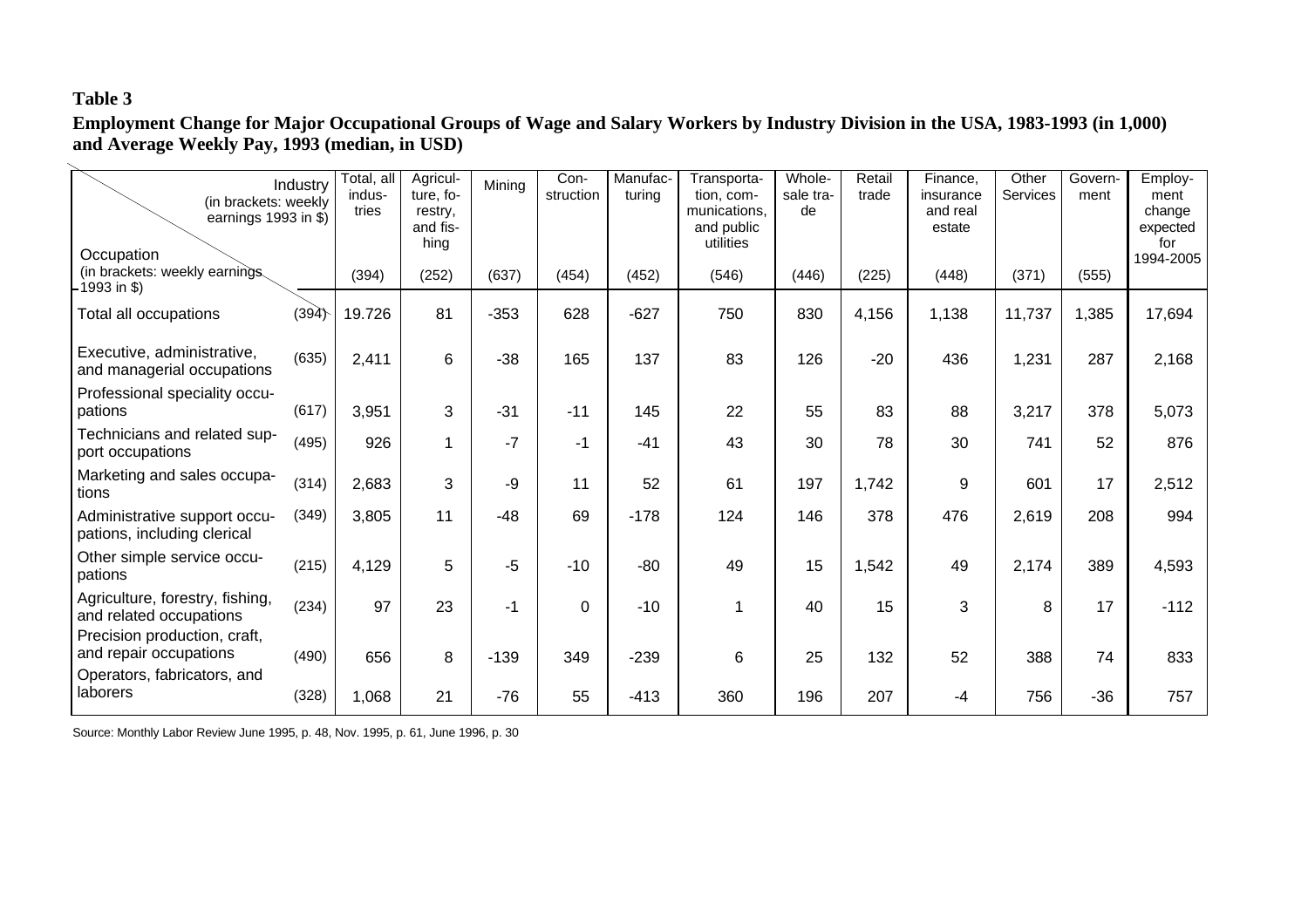also show that not only low-skilled workers are employed in this sector. Almost half of the additional employees in 'other services' work in occupations that rank in the upper half of the income hierarchy. However, low-wage groups such as 'personal services' (approx. 4% ) or 'repair shops' (5%) are included in this category as well.

The last column in Table 3 shows future employment trends up to 2005. A consistent increase in employment is expected, and not only in the poorly paid job categories. Above average growth rates are projected for the three top levels of vocational qualifications.

Another criticism of the enormous US growth in employment is that these are mostly part-time jobs or multiple jobs (two or more jobs held by one individual). It is argued that many people are forced to work several part-time jobs to maintain their standard of living. However, the majority of new jobs created are full-time jobs. At 18-19%, the percentage of the active population working part-time has remained almost unchanged during the last decade in the US. Most part-time workers state that they are working parttime voluntarily, i.e. are not looking for a full-time job. In Germany the percentage of part-time workers has risen slowly but steadily to slightly over  $16\%$  in  $1995$ <sup>20</sup> In the US it was also found that the number of multiple jobholders has hardly increased since the eighties: it has remained almost stable at around  $6\%$ <sup>21</sup>. It might be interesting to note that multiple jobs are more frequently held by highly skilled people than by workers with low skills. In 1995, 3.3% of multiple jobholders had low skills (i.e. less than high school education), but 8-9% were college graduates. $^{22}$ 

It is also contended that US employment growth could be explained by the large number of self-employed persons. There is no data to support this contention, however. For many years, about 7.5% of the active population (excluding the primary sector) have been self-employed. The percentage in the FRG was similar until the early nineties and has slightly increased in recent years. Small and medium-sized enterprises are responsible for most of the employment dynamics in the US. They are the real motor of the employment growth: while large US companies cut millions of jobs, SMEs created more than 12 million new ones over the last four years.<sup>23</sup> The innovation potential for economic growth that SMEs offer is also considerable. One other important aspect is that the general climate for setting up a business is also positive -- moderate taxes, few government regulations, easier access to capital and innovation-promoting government programmes. This is particularly important for the difficult phase between a new idea and its commercial application.<sup>24</sup>

l

 $20$  OECD (1996): Employment Outlook, p. 192

<sup>&</sup>lt;sup>21</sup> OECD (1996): Economic Surveys - United States, Paris, p. 79 and John F. Stinton: New data on multiple jobholding available from the CPS, in: Monthly Labor Review, Volume 120, No. 3, March 1997, p. 3 ff.

 $22$  Thomas Amirault (1997): Characteristics of multiple jobholders, 1995, in: Monthly Labor Review, Volume 120, Number 3, March 1997, p. 10

<sup>&</sup>lt;sup>23</sup> Xavier Comtesse (1996): Innovation nach amerikanischer Manier, in: Neue Zürcher Zeitung no. 256 of 2.3. November 1996. The hiving-off of big companies, mergers or downsizing were also responsible for the employment effect. In 1992 49% of workers were employed in SMEs (5-100 employees) in the USA (FRG: 38%) and 44% in companies with a workforce greater than 100 (FRG: 52%).

 $^{24}$  Ibid.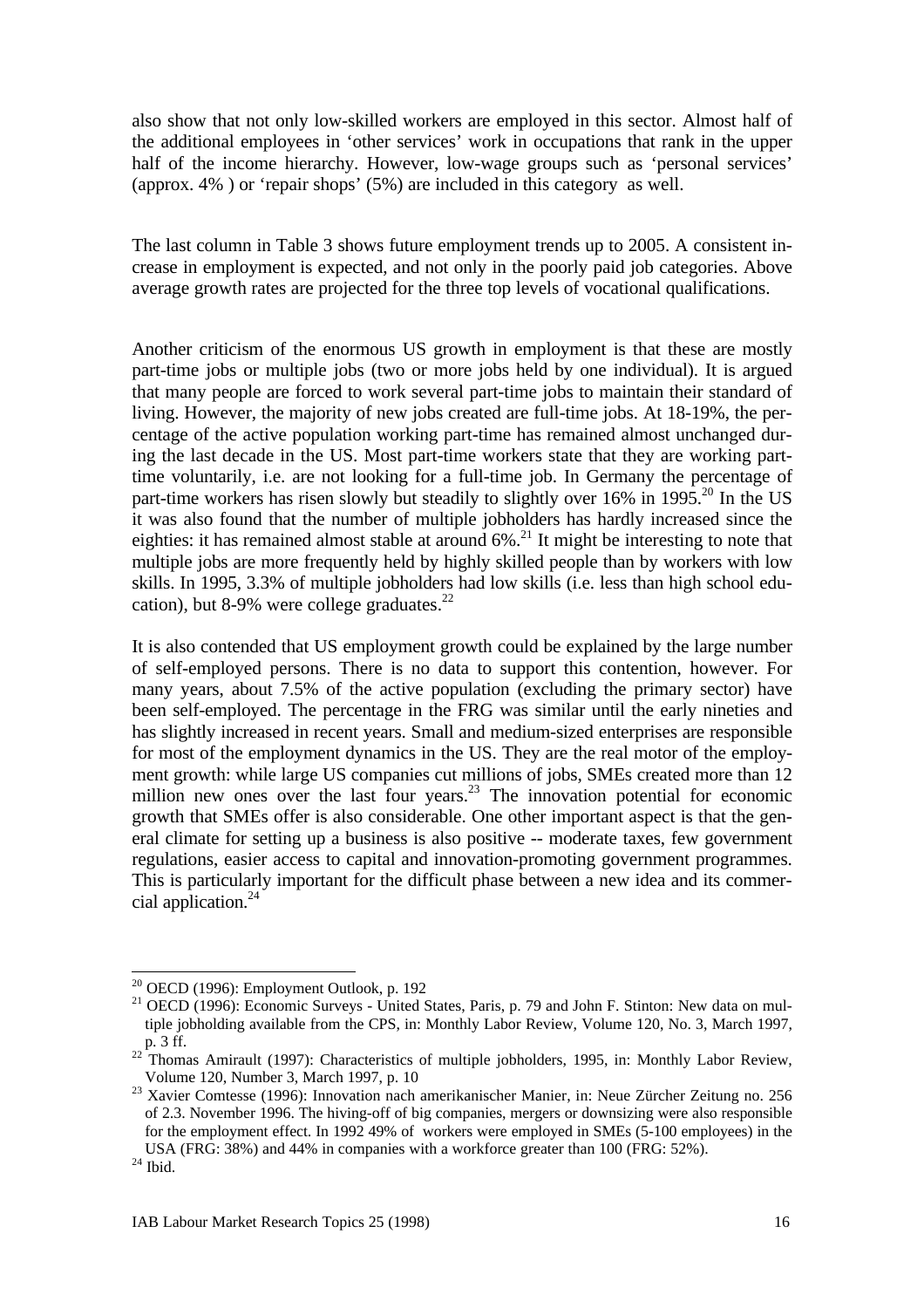#### **5 Conditions on the US labour market, labour market and social policy**

#### **5.1 Aspects of labour market and employment policy**

Can labour market policy explain the low unemployment or the rapid employment growth in the US? First we must note that, in comparison with other industrialised countries, after Japan the US spends the least on labour market policy measures in terms of percentage of  $GDP^{25}$ . In 1994/95, the US spent 0.55% (cf. Germany: 3.5%) and the trend is downwards. 60% was spent on 'passive' measures, e.g. the payment of unemployment benefits. Such income, intended to replace wages during periods of unemployment, is comparatively low and is short-term. On average, unemployment benefit amounts to 35% of the last pay cheque received, although this varies widely between states, from 27.5% in California to 49.5 % in Hawaii. Unemployment benefits are paid for a maximum of 26 weeks. This may be extended for another 13 weeks if a number of conditions are met. However, payment of unemployment benefit does not automatically include health insurance coverage.

The objective of 'active' labour market policy measures is to provide placement, counselling and training programmes (usually of relatively short duration)<sup>26</sup> to help unemployed people whose chances for reemployment are low find a job as quickly as possible. The 'Worker Profiling and Reemployment Services System' was adopted to serve this purpose in 1993. Participating unemployment insurance funds must provide services such as counselling, information, tests and job clubs to the unemployed threatened with longer-term unemployment. Unemployed persons benefitting from the scheme must participate in such 'profiling' to become eligible for benefits.

The 'School-to-Work Opportunities Act', also adopted in 1993, provides various forms of assistance to ease the transition from school to working life. It is mainly aimed at poverty-stricken regions. This programme, like its forerunners, involves the close cooperation of local decision-makers. The objective is twofold: to tailor the education received at school to match the skills required on the job and to upgrade vocational skills generally.

 $25$  Only in the second half of the seventies was this percentage significant. In the early eighties it dropped to a very low level again and has remained there. See OECD (1996): Employment Outlook, p. 205 ff. and OECD (1996): Economic Surveys: USA, p. 105

 $265$  See Auer (1995): Das amerikanische Beschäftigungswunder, in: InforMISEP, No. 49/1995, p. 26. A good survey of labour market policy measures in the US, including an assessment by the US Department of Labor (1995): What's working (and what's not), Washington. The results are diverse which goes to explain the US government's hesitation to implement labour market policy programmes. Job search assistance and wage subsidies for welfare recipients, especially single mothers are evaluated positively. The results for wage subsidies for disadvantaged youths are less favourable. The results for further training programmes were also mixed, depending on duration and target group. The courses, which are generally 3-6 months long, were not very successful in the case of young people, the largest group of participants. The results were better for adults and for longer courses (at least 1 year). However, only a very small number of workers are participating in such programmes because they are expensive. Special positive mention is made of the Job Corps for youths. Very disadvantaged youths about. 60,000 per year - are placed in a type of all day school and subjected to very strict rules. The content of the annual training programme ranges from basic skills to social skills. The cost is relatively high: \$15,000 per participant per year.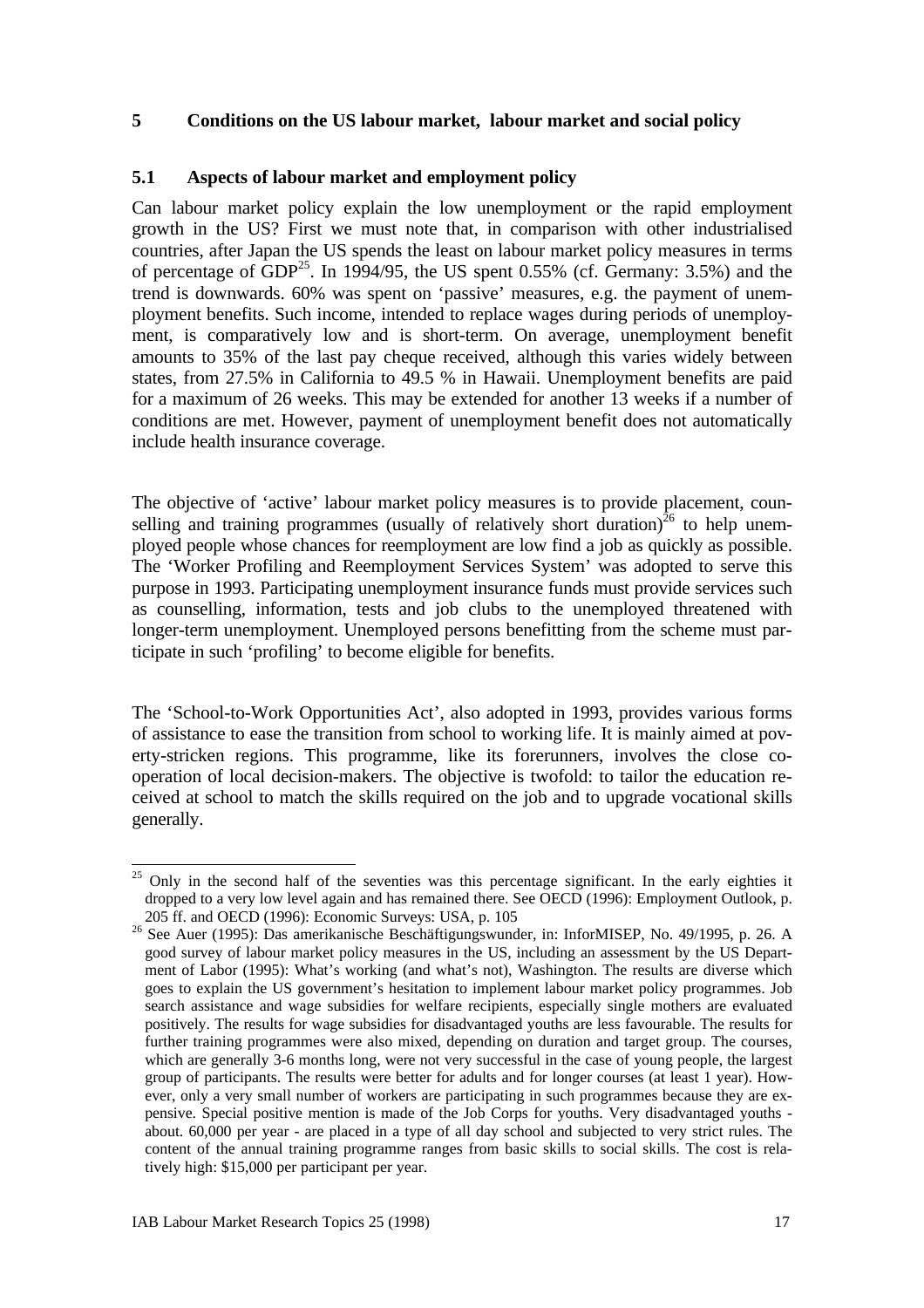Welfare payment measures are also designed to help 'mobilise' the unemployed. Since mid-1997, AFDC (Aid to Families with Dependent Children: the largest US welfare programme with about 5 million beneficiaries) has only been awarded as a 'passive' transfer payment for a maximum of two years. Any further payments depend on participation in an employment activity or training programme. To ensure the availability of such activities and training, JOBS (Job Opportunities and Basic Skills: a job and training programme for welfare recipients which has been running since 1988), is to be expanded and an additional job creation programme created. In the meantime, AFDC and JOBS have been merged to form TANF (Temporary Assistance for Needy Families). Both of these programmes leave considerable scope to the individual states.

In short, one can say that most labour market policy measures are essentially passive support payments. They exert pressure to seek reemployment, because the income they provide is low and does not last long. Anyone out of work does not have much choice but to find a new job as quickly as possible, even though the pay may be worse. The recent US administration decisions to limit welfare payments to a maximum of two years (e.g. for single mothers) or to link these payments to participation in an employment activity or training scheme, act as a similar source of pressure.

## **5.2 Aspects of labour market flexibility**

As already pointed out, wages are more responsive in the US employment system than in Europe. The volume of work varies as a result of hirings and dismissals rather than the workforce opting for alternative working hour arrangements such as part-time, overtime or short-time work. However, the US labour market demands a high measure of flexibility on the part of each individual worker. Although global labour market data are positive, these conditions have led to greater job insecurity.<sup>27</sup> People are increasingly concerned about whether their skills will be adequate to cope in a world of technological change and big company rationalisation. Although it is possible to find a new job relatively quickly in the US, when people are forced into a job change, they often face significant economic losses and less social security (e.g. health insurance).

US labour market flexibility is characterized by the following factors: $^{28}$ 

- − Private contractual freedom is the guiding principle. The central government's legislating role is minimal and so employers negotiate most of the conditions governing the terms of employment directly with employees. Unionisation is very limited -- only about 10% of employees in the private sector are trade union members -- most employment contracts are individually negotiated.
- − Such a decentralised wage negotiation structure allows for agreements which can respond better to the economic conditions of individual companies, especially in an un-

 $27$  OECD (1997): Employment Outlook, Paris, p. 138

<sup>&</sup>lt;sup>28</sup> See Jahresgutachten 1996/97 des Sachverständigenrates zur Begutachtung der gesamtwirtschaftlichen Entwicklung, printed by the Deutschen Bundestag 13/6200,18 November, 1996, p. 43 f.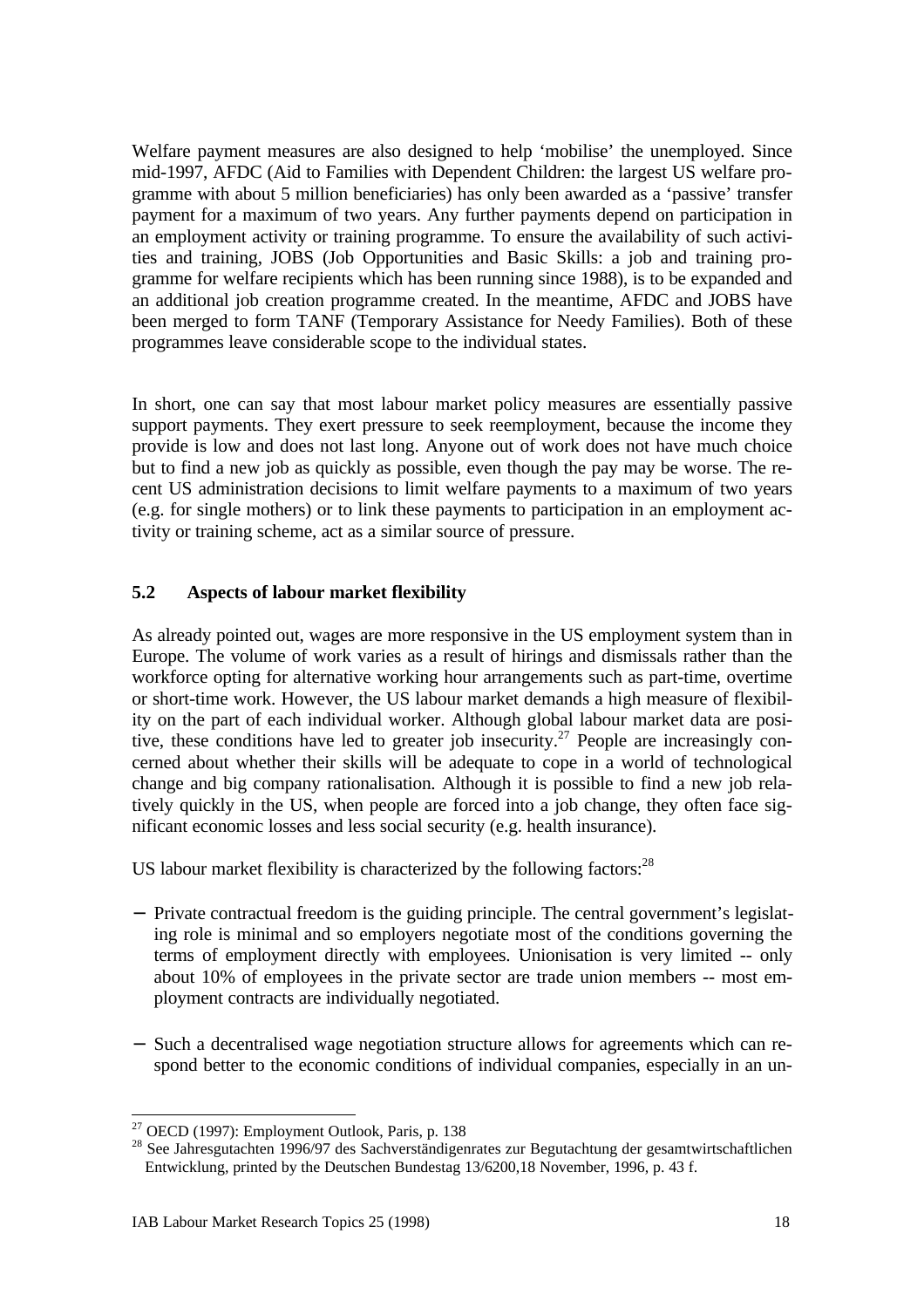favourable economic climate. For example, there might be an agreement that new employees will start at lower wages.

- − Mobility is high both geographically and across occupations. People are frequently willing to move to get a job; this mobility is encouraged by a deregulated housing market. Occupational mobility is also high: it is not considered a career handicap to have worked in a job unrelated to one's training for some time.
- − Due to the high rate of mobility, the average seniority in a US company is below the European average and has remained almost unchanged since the seventies. $29$  People tend to remain in the same job for less time in the US than in any other OECD county except for Australia.<sup>30</sup> Terminations or job changes are not considered to be such a stigma for one's career as is the case in Germany.
- − There is no generally applicable legislation on termination protection. About two thirds of all employees in the US have open-ended employment contracts according to which they may be terminated any time for 'just cause'. However, a general prohibition of discrimination, $31$  collective agreements and case law do circumscribe employers' freedom to terminate.
- − The unemployed are under considerable pressure to find a new job as quickly as possible because unemployment benefits amount only to a fraction (20-40%) of their last net wage and does not automatically include public health insurance.
- − There is no general institutionalised vocational training and only very little in-house further training in the US. Young workers have to acquire their vocational know-how and skills on the job.
- − There are hardly any government regulations limiting the freedom to exercise an occupation (i.e. few practical restrictions to access).

## **5.3 The 'development path' of the US labour market**

In conclusion, this article looks at the different social paths taken by the US and the German labour market. It is sometimes said that the US is the trend-setter: if this is so, then preparations need to be made for imminent change in Europe and decisions made as to which can and should be allowed to happen.

l

 $29$  Council of Economic Advisers (1997): Economic report of the President, Washington, p.140

<sup>&</sup>lt;sup>30</sup> A certain amount of polarisation can be seen here as well: about one quarter of all employment contracts are short-term employment contracts of less than one year (by comparison: Germany 16%). The percentages for longer-term employment contracts are similar for the USA and Germany. 5-10 years: USA 20%, FRG 17 %; 10-20 years: USA 17%, FRG 18%. Data refer to 1995 and state the current duration of existing employment, not its completed duration. OECD (1997): Employment Outlook, Paris,  $p. 138$ 

A federal law prohibits discrimination for reasons of ethnic origin, religion, sex, former nationality, disability or age. In case of termination it is often difficult for companies to prove that they did not violate any of the above discrimination criteria. Most labour law litigation can be avoided by acting according to the principle 'last in, first out'.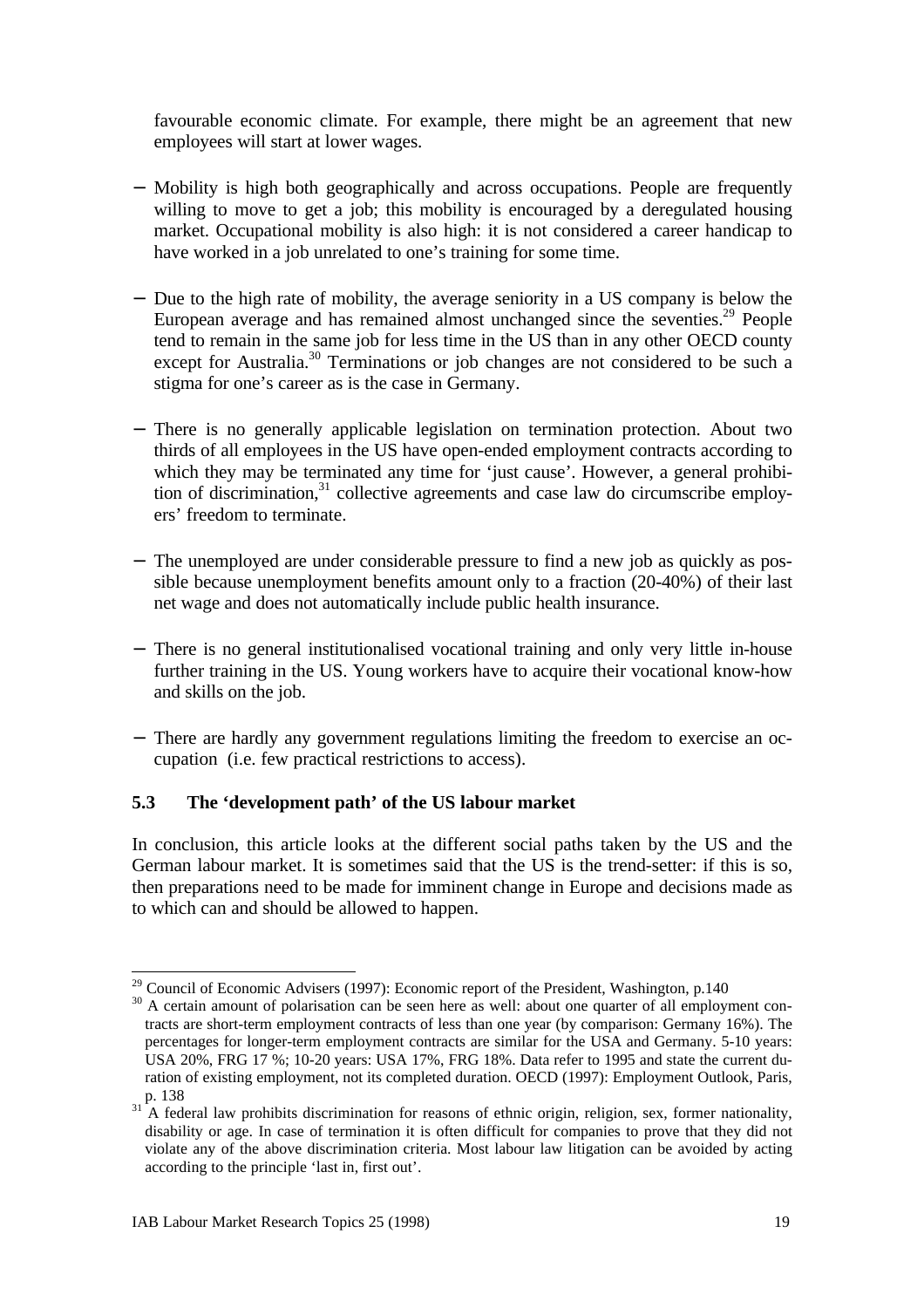Jürgen Espenhorst has described the social backdrop to the US labour market very viv- $\text{idly:}^{32}$  Well-trained people making good incomes have the purchasing power to create jobs for low-wage earners. The higher the income of better earners, the more cheap labour can be employed. The more purchasing power the top third of society has, the more home help, consultants, security guards and personal services they can afford. At the same time, they also expect better services for themselves and their children from lawyers, doctors and teachers. Consequently, not only are low-wage jobs created, but also additional opportunities for those in the higher-income bracket. This in turn stimulates competition in the upper end of the labour market, with the inducement of advancement to the top third as a reward. Such a self-sustaining process in the upper income bracket acts simultaneously as a selection process, where all that counts is economic achievement. However, only those with a solid school or college education and vocational experience can participate in this competition.

The conditions for advancement in the lowest third are different. The ranks of those that have little choice but to accept simple jobs are swollen by immigrants, ethnic minorities, school drop-outs etc. Stiff competition in this labour market sector keeps wages down or depresses them even further.

The cheaper services are, the more demand will grow. It is really the size of the wage gap that is important here, not productivity. The wider the gap and the stronger the pressure created by the supply of cheap labour, the more jobs for unskilled labour will be created.

In the US, factor price ratios are different in production than in Germany, for example. Labour is relatively cheap compared to the capital invested in many industries. Thus, in the US there is much less pressure to rationalise; consequently, increases in labour productivity are negligible. However, if productivity does not improve, there is no room for real wage increases.

Clearly, the growth path for the US economy is different from those of Western Europe and Japan. Capital investment and rationalisation are key factors in the latter; in the US, wage restraint is the main mechanism used to compensate for the competitive disadvantage.

It is therefore unhelpful to measure the US economy's level of development by looking at general growth in productivity. When the population is growing, the main priority is to create jobs as quickly as possible. If this fails, social tensions caused by polarising incomes get out of control. This trend could only be changed by income redistribution - a move which would run counter to all US tradition.

This economic policy approach will only work as long as the economy is predominantly self-contained, i.e. dominated by the domestic market. As the US gets increasingly entangled in foreign commerce and trade, a dilemma will ensue. Taking just one example, in the case of low-wage industries, such involvement in international trade will open up access to the US market for countries with still lower wages. As a response to this competition, US wages will have to drop yet again or productivity will have to increase.

<sup>-</sup> $32$  J. Espenhorst (1995): Arbeitsgesellschaft USA, p. 202 ff.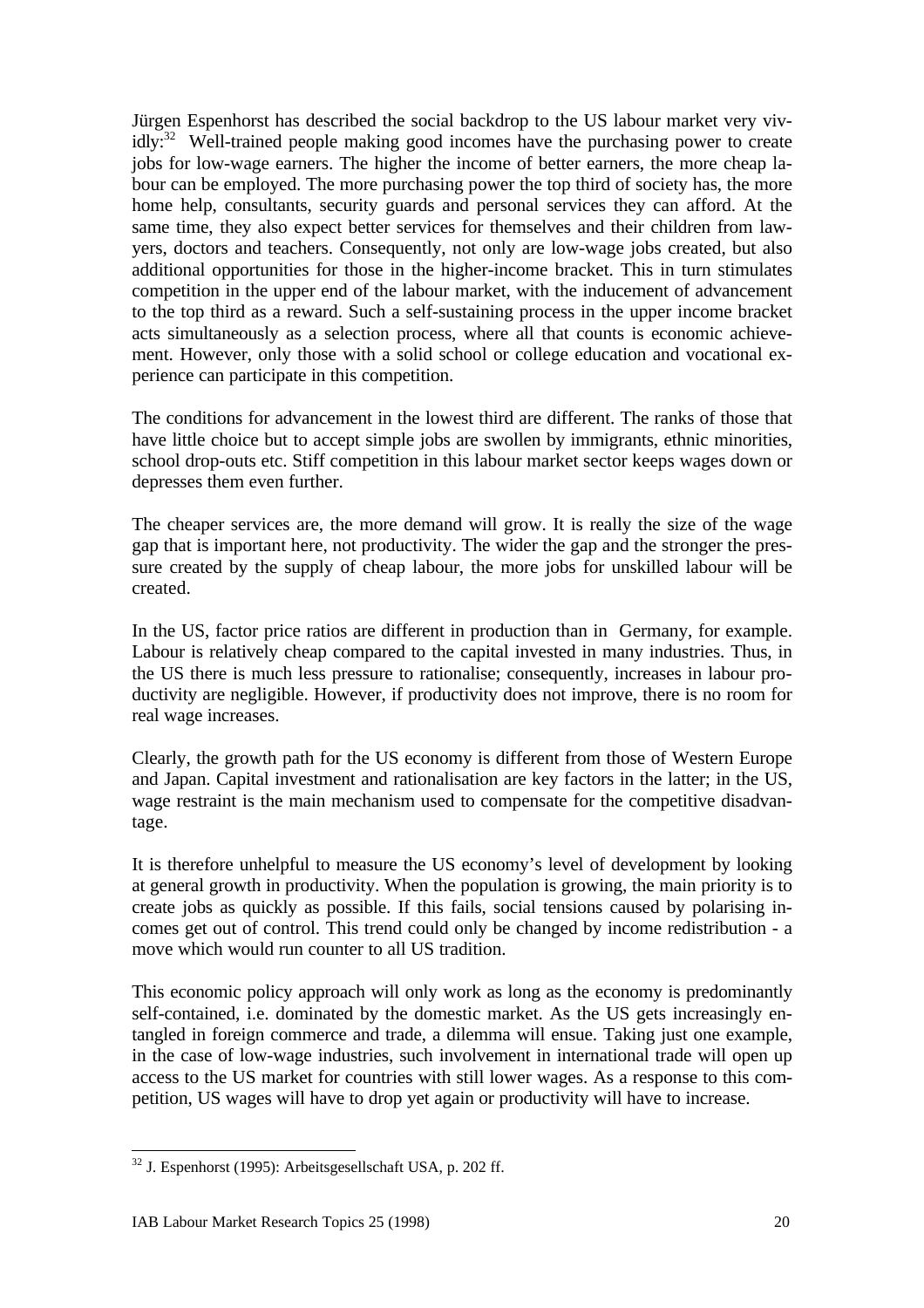But Germany also faces a dilemma: should upper incomes also grow 'in line with performance', i.e. at an above average rate? Germans would then be forced to work for low wages, leading to a similar outcome to the US: impressive numbers of new jobs, but at the cost of a society that is split by a wage gap. In Germany a much larger proportion of the labour force than in the US is still employed in manufacturing (38% versus 24%). This industry is very much subject to foreign competition. Halting technological progress in this field in order to counter 'excessive' productivity increases would slow down product and process innovation, diminish qualitative competitiveness, without contributing to any sustained improvement in price competitiveness.<sup>33</sup> Globalisation and the larger number of competitors from Central and Eastern European countries have increased competitive pressure. Frequently, this competition affects stagnating markets, e.g. for consumer durables, where the market is saturated as a result of increasing prosperity.<sup>34</sup> Demand for these goods is not very responsive to price. In the short and medium term, there are only two alternatives to remain competitive in stagnating markets: either increasing productivity by process innovation (rationalisation, improved organisational planning), or cutting wages. According to Appelbaum/Schettkat,  $35$  a third medium- to long-term option is to launch on the market innovative products which are responsive to price. They contend that demand elasticity depends on the maturity of the products and their market penetration. The increased sales potential of products that are already common on the market (old products) is very limited, since even if the price drops, demand is unresponsive. New and innovative products, however, enjoy an unsaturated market which can expand quickly, depending on price, since the demand for these products is responsive to price. Given a certain pricing and demand, high wages can be paid for these products and employment may even be expanded. The authors themselves, however, feel that this will not be a solution to employment policy problems. They therefore advocate as a third option the transition from an industrial to a service society.<sup>36</sup> In the US, wage disparities have already brought this transition about, although it has been accompanied by all the problematic consequences of having 'working poor'. Schettkat suggests that services should be supported with subsidies in certain cases to make them marketable and to avoid wages being paid which would keep workers in these sectors poor.<sup>37</sup> An employment potential for private services seems very much feasible in comparison to the US.

<sup>&</sup>lt;sup>33</sup> Ronald Schettkat (1996): Das Beschäftigungsproblem der Industriegesellschaften, in: Aus Politik and Zeitgeschichte, vol. 26/96, p. 32.

 $34$  Ibid., p. 32 ff.

<sup>&</sup>lt;sup>35</sup> Eileen Appelbaum, Ronald Schettkat (1994): Das Ende der Vollbeschäftigung? Zur Wirtschaftsentwicklung in Industrieländern, in: Wirtschaftsdienst 1994, No. 4, p. 193 ff. and Ronald Schettkat (1996): Das Beschäftigungsproblem der Industriegesellschaften, in: Aus Politik and Zeitgeschichte, vol. 26/96, p. 33

<sup>36</sup> Ronald Schettkat (1996): Das Beschäftigungsproblem der Industriegesellschaften, in: Aus Politik and Zeitgeschichte, B 26/96, p. 33.

<sup>&</sup>lt;sup>37</sup> Subsidies could come in at the point of consumption, i.e. at first the prices will be primarily to cover costs and then it will be reduced e.g. by tax credits or vouchers. There are different options to subsidise production, e.g. a negative income tax for employees or a tax reduction. (see Schettkat: Das Beschäftitungsproblem der Industriegesellschaften, in: Aus Politik and Zeitgeschichte, vol. 26/96, p. 34 ff.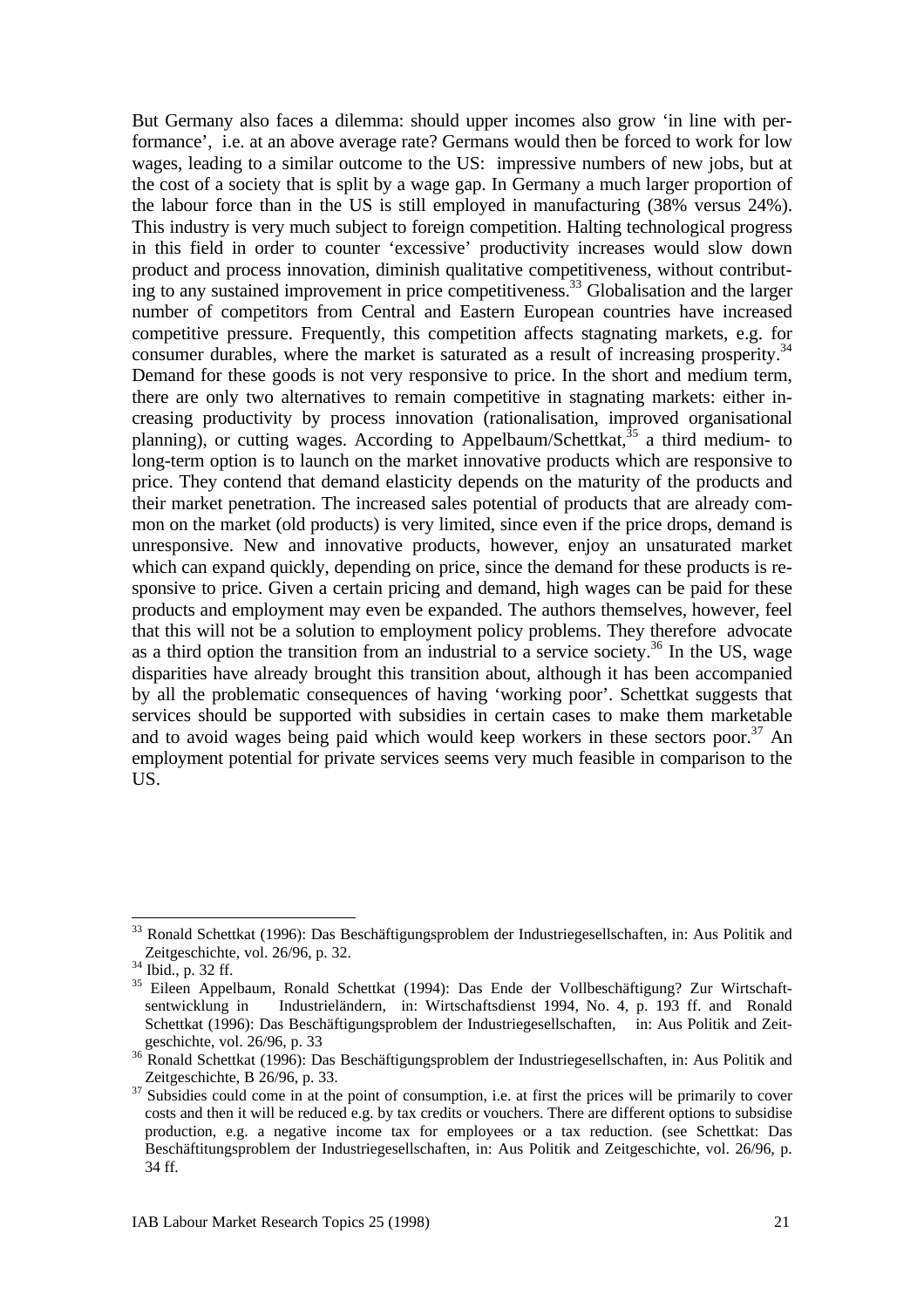#### **6 Summary and conclusions**

The US has recently enjoyed the lowest unemployment rates of all OECD countries - although there have been significant deviations, especially for young people or certain ethnic groups. The short average duration of unemployment is mainly due to the following factors: the US social support system is much more limited than in Western Europe and consequently there is considerable financial pressure to find work. Given these circumstances, the unemployed have little choice but to find a job as soon as possible, even though it might pay less. On the other hand, the steady growth of employment in the US absorbs job-seekers relatively easily. During times of strong employment growth, lay-offs caused by structural changes can be coped with more easily. The fact that there is greater mobility in the US also plays a positive role.

In the US, the steady, abundant growth in employment has given rise to the terms 'employment miracle', or the 'American job-machine'. The US economy has indeed succeeded in integrating a growing labour force into the labour market at a time when more Americans have been reaching working age, the number of women wanting to work (already high) has continued to grow and immigration remained high. The downside to high employment growth is the relatively low growth in productivity (e.g. in the service sector) and the concomitant lower wages, especially in the lower income groups. However, it is wrong to say that only poorly paid jobs have been created. The most striking feature of analyses of changing trends in industries, occupations and wages is the polarisation that is taking place. The US economy generates both more poorly paid and more highly paid jobs. The resulting wage gap started to form in the early eighties and has led to an extremely unequal distribution of incomes and wealth. Robert Reich, labour secretary in the previous Clinton Administration, believes this development will be a major danger for the future cohesion of the US society if it is not stopped.

Yet it is not correct to assume that the smaller number of jobs created in Europe are necessarily better jobs. In Europe part-time work, fixed-term contracts or temporary work make up a big slice of employment growth. Nor is the emergence of poverty or social exclusion a purely US phenomenon.<sup>38</sup> But the differences in income are not as drastic in Europe, because the wage gap is narrower and (except for the UK) because transfer incomes are higher.

Purely passive support payments for the unemployed over prolonged periods are problematic from the perspective of labour market policy because people get used to them and become discouraged. This is why a wide range of active labour market policy instruments have been devised by Western European countries. Examples are: support for further training and retraining, recruitment subsidies, wage subsidies and public job creation, assistance to set up a business, etc. Compared to European countries, the US spends very little on such programmes. These programmes must be funded. West European countries have so far been able to afford them because of their higher productivity

l  $38$  Eurostat lists 17% of the EU's population as poor in 1993 (Germany: 11%). The poverty threshold is defined as 50% of the arithmetical mean of all net incomes. See Eurostat (1997): Distribution of earnings and poverty in the Europe of Twelve -1993, Series: Statistik kurzgefaßt - Bevölkerung and soziale Bedingungen, no. 6/1997, Luxembourg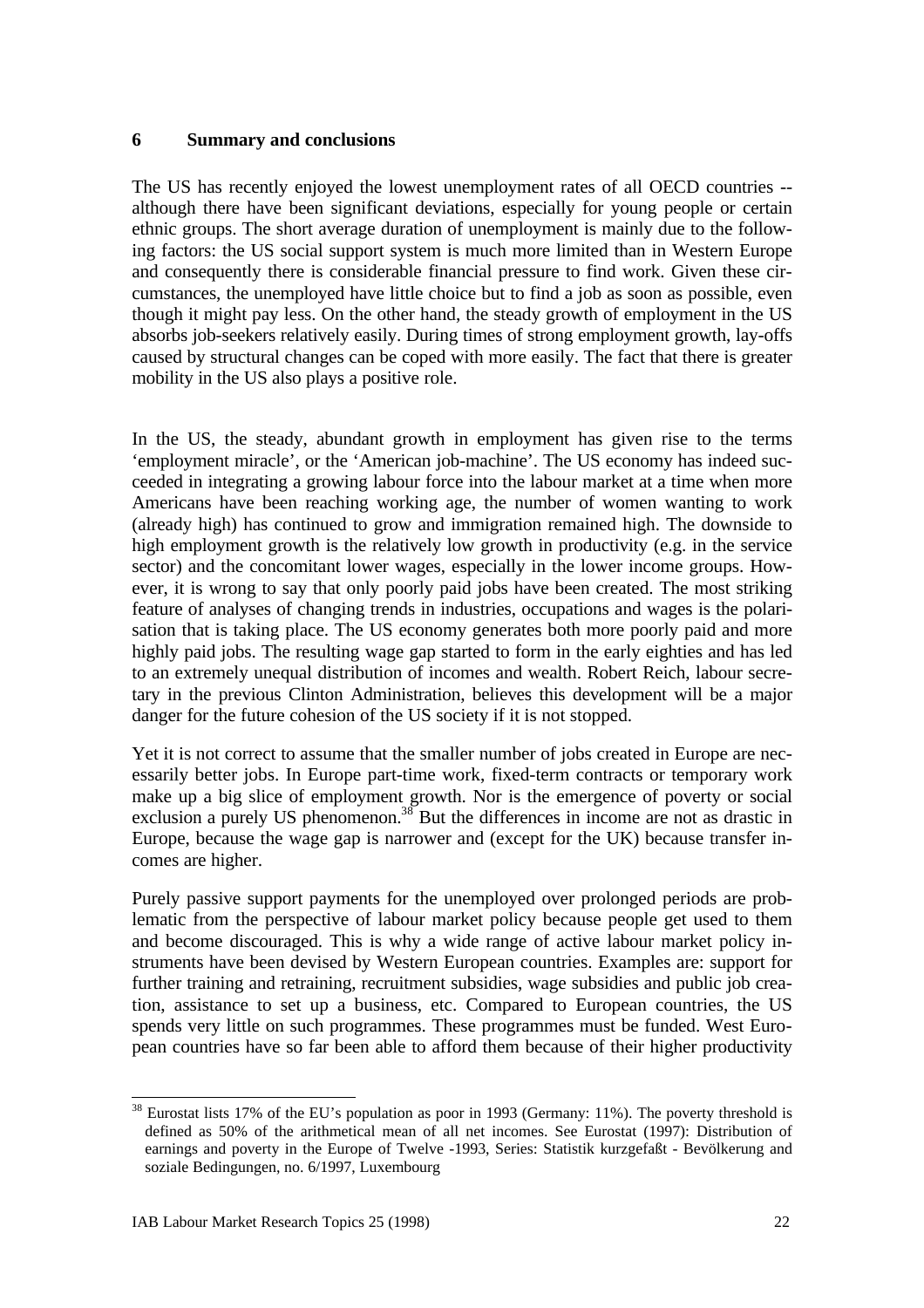(with higher wages and higher taxes). It is possible to produce more goods and services with less labour in Europe than in the USA. However, at a time of a growing global job deficit and increasing unemployment, it is becoming increasingly difficult to provide such funding.

Current moderate economic growth rates will probably not permit any growth in employment without greater wage disparity (and more downward wage drift).<sup>39</sup> It is argued that unemployment, including long-term unemployment, could be cut by more wage disparity, i.e. lower wages.<sup>40</sup> The problem is that there are not enough low wage jobs. Basic jobs were and still are weeded out in the course of rationalisation and restructuring in Germany.<sup>41</sup> In the US, however, basic jobs can still be easily found. The US economy has had to weather foreign competition to a much lesser extent than the German economy. This has resulted in a large, domestically-oriented, low-productivity service sector and low wages. The big differences in wages make it attractive for higher income earners to buy cheap private services. The widening of the wage gap has been further fuelled by the waning influence of US trade unions.

The American example teaches us that greater wage disparity also means more social inequality and more poverty -- with grim consequences, such as inadequate health care, social exclusion, ghetto formation, crime.<sup>42</sup> Europe should not therefore uncritically follow the US example and drastically cut wages in the lower wage categories merely to achieve higher employment. General wage restraint, redistribution and greater flexibility of working hours can increase employment as well.<sup>43</sup> Alternatively, part of the wages

<sup>&</sup>lt;sup>39</sup> Peter Auer (1995): Das amerikanische Beschäftigungswunder, in: InforMISEP, no. 49/1995, p. 30. In its country survey for Germany, the OECD recommends more wage differentiation: OECD (1996): Economic Surveys - Germany, p. 109, Paris; see also Johann Eekhoff (1996): Beschäftigung and soziale Sicherung, Tübingen, p. 35 ff.

<sup>40</sup> Also see Lutz Bellmann (1996): Wage differentiation and Long-term Unemployment, in: IAB-Topics No. 19. An international comparison leads him to conclude: 'that larger wage disparity decreases the number of long-term unemployed', p. 10

<sup>41</sup> Hans-Peter Klös (1996): Einfacharbeitsplätze als Ansatzpunkt einer kommunalen Arbeitsmarktpolitik, Manuscript of a paper given at the IAB Colloquium on 13 Dec. 1996 in Nürnberg and Institut der deutschen Wirtschaft (1997): Einfacharbeitsplätze - Stiefkinder des Arbeitsmarktes, Cologne

<sup>&</sup>lt;sup>42</sup> In 1994, for instance, 1.5 million Americans were in prison - out of a population of 260 m. The corresponding figure for Germany was about 44,000 - for a population of 81 million. Although the crime rate in the USA declined in recent years, the number of prison inmates has increased: between 1992 and 1994 by 216,000. An analysis of the ethnic origin of the inmates results in a dramatic picture: about 7-8% of the black male labour force is in prison. Every fourth male black between 18 and 34 years is under criminal supervision, i.e. either in prison or on probation. The trend is still upward. This suggests e.g. a trade-off between social security and public security, because a certain price must be paid for the latter as well: expenditures for police and prisons rose by 10% annually between 1985- 1992. In 1993 it was estimated that each prison inmate costs \$22,600 per year (OECD (1995): Economic Surveys: United States, p. 190). Richard Freeman estimates that the damage resulting from crime plus the expenses for the law enforcement system account for 4% of the GDP. At the same time, the USA spent only 0.55% of its GDP on labour market policy, including payments to replace earnings. On the link between crime, unemployment and the distribution of income see Richard Freeman: Why do so many young American Men commit Crimes and What might we do about this? in: Journal of Economic Perspectives, 1996, Volume 10, No. 1, p. 25-42; John DiIulio (1996): Help Wanted: Economists, Crime and Public Policy,

in: Journal of Economic Perspectives, Volume 10, No. 1, p. 3-24 and Isaac Ehrlich (1996): Crime, Punishment, and the Market for Offenses, in: Journal of Economic Perspectives, Volume 10, No. 1, p. 43-67

<sup>&</sup>lt;sup>43</sup> As is shown by the Dutch example and the results the IAB achieved from the application of the SYSIFO model. See IAB-Kurzbericht no. 7/2.8.1996, proposing a range of measures to boost em-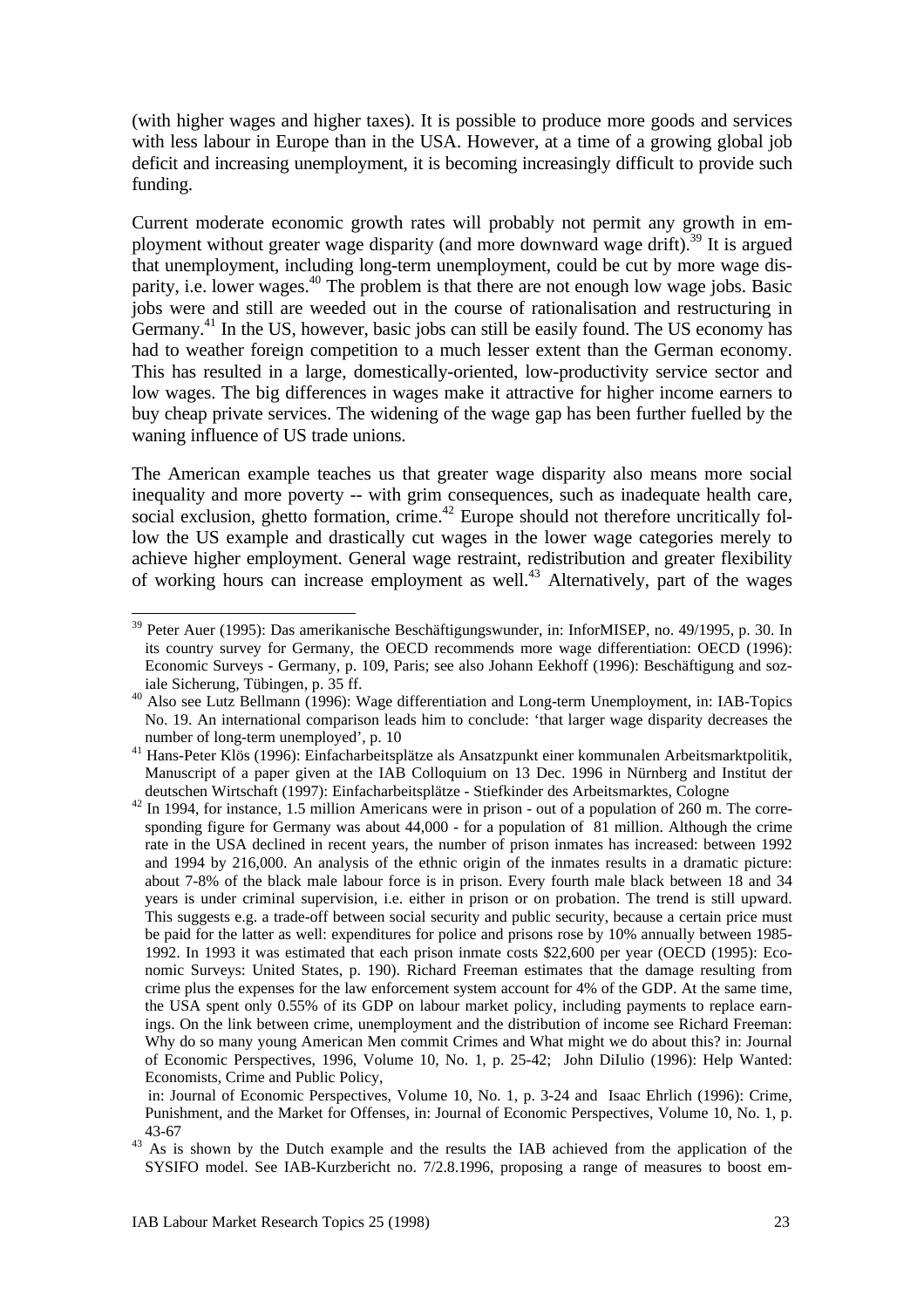paid for private services might become eligible for tax reductions (e.g. by introducing 'service vouchers'). Low starting wages for certain groups such as young people, newcomers and returnees to the labour market, or the long-term unemployed should not be a taboo. It is generally better for an unemployed person to have a lower paid job than to have none at all. To cut the cost of labour, the burden of non-wage labour costs might be eased (e.g. when hiring low-skilled workers), by reducing or waiving the employer's contributions to social security insurance. At the same time, poverty might be avoided if income is derived both from earnings and from transfer schemes: if properly planned, this might lower labour costs. Negative income tax for low wage earners, maybe in a form similar to the US earned income tax credits, $44$  is another option worth consideration.

It should not be forgotten that US and European societies are based on different social constructs. In Europe, the emphasis is on concepts like social solidarity and equal opportunities; in the US, the emphasis is on individual opportunities and individual risks. This has resulted in different social systems. The question is whether and for how long transfer payments will be financially feasible and constitute a reasonable labour market policy, if there are not enough jobs. Will it be acceptable to have more people working at minimal wages and without reasonable social security in the light of all the consequences of social exclusion and poverty? The West European countries are facing the dilemma of how to achieve employment-generating growth without sweeping away the foundations of the welfare state.

ployment. One must be aware, however, that creating more employment by redistribution or greater flexibility might in the end mean less income for the individual.

<sup>&</sup>lt;sup>44</sup> The following paper includes proposals for increasing the income of low-wage earners: Robert Haveman (1996): Reducing Poverty while increasing Employment: a Primer on Alternative Strategies, and a Blueprint, in OECD Economic Studies No. 26, p. 08 ff.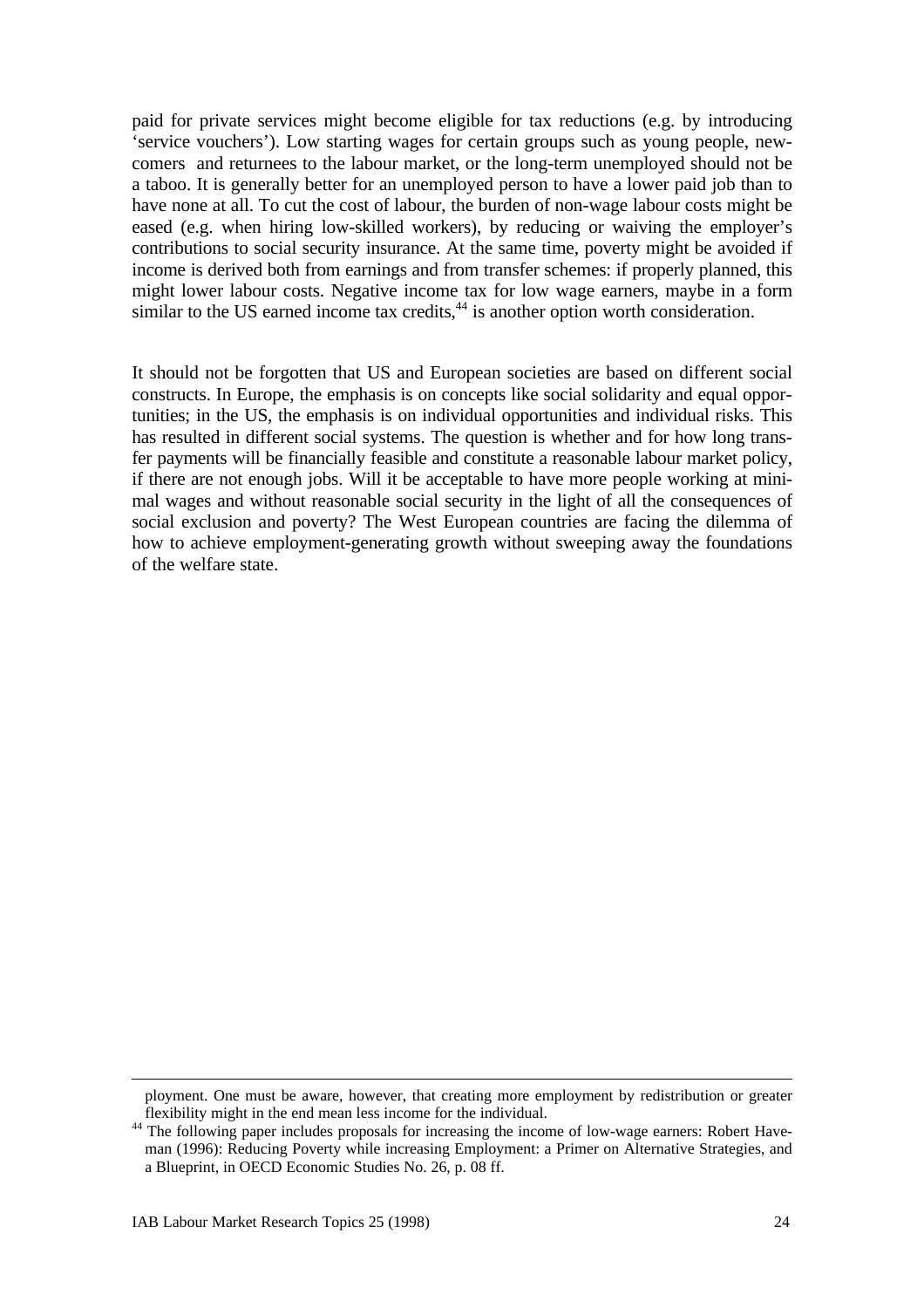#### **7 References**

Adnett, Nick (1996): European Labour Markets: Analysis and Policy. London and New York: Longman.

Amirault, Thomas (1997): Characteristics of Multiple Jobholders, 1995. In: Monthly Labor Review, Vol. 120, No. 3, p. 9-15.

Appelbaum, Eileen / Schettkat, Ronald (1994): Das Ende der Vollbeschäftigung? Zur Wirtschaftsentwicklung in Industrieländern. In: Wirtschaftsdienst 1994/IV, p. 193-202

Auer, Peter (1995): Das amerikanische Beschäftigungswunder. In: inforMISEP No. 49, Frühjahr 1995.

Barrell, Ray et al. (1996): Job Creation in the US. Department for Education and Employment, Research Studies RS 47. London.

Bellmann, Lutz (1996): Wage Differentiation and Long-term Unemployment. In: IAB-Topics No. 19

Belous, Richard S. u. a. (Hrsg.) (1992): European and American Labor Markets: Different Models and Different Results. National Planning Association, Washington und Friedrich-Ebert-Stiftung, Washington Office.

Birk, Angela / Gries, Thomas (1997): Amerikanisches Job-Wunder versus deutsches Produktivitätswunder - Ein Vergleich der Arbeitsmarktstrategien. In: Wirtschaftsdienst 1997/I.

Bierling, Stephan (1996): Die amerikanische Wirtschaft unter Bill Clinton. In: Aus Politik und Zeitgeschichte B 43/96, p. 35-43.

Blank, Rebecca M. (1997): Policy Watch - The 1996 Welfare Reform. In: Journal of Economic Perspectives, Vol. 11, No. 1, Winter 1997, p. 169-177.

Bogai, Dieter (1996): Wachstum, Beschäftigung und haushaltsbezogene Dienstleistungen. In: MittAB 2, p. 237-246.

Bregger, John (1996): Measuring Self-employment in the United States, in: Monthly Labor Review, January/February No. 1/2

Büchtemann, Christoph F. (1996): Das Amerikanische 'Beschäftigungswunder' als Vorbild? Beitrag zur Internationalen Wirtschaftstagung der SPD in Bonn: Beschäftigungspolitik für Deutschland, 28 August 1996. Center for Research on Innovation & Society, Santa Barbara, CA and Berlin.

Comtesse, Xavier (1996): Innovation nach amerikanischer Manier - Enorme Dynamik im mittelständischen Unternehmensbereich. In: Neue Zürcher Zeitung No. 256 of 2/3 November 1996.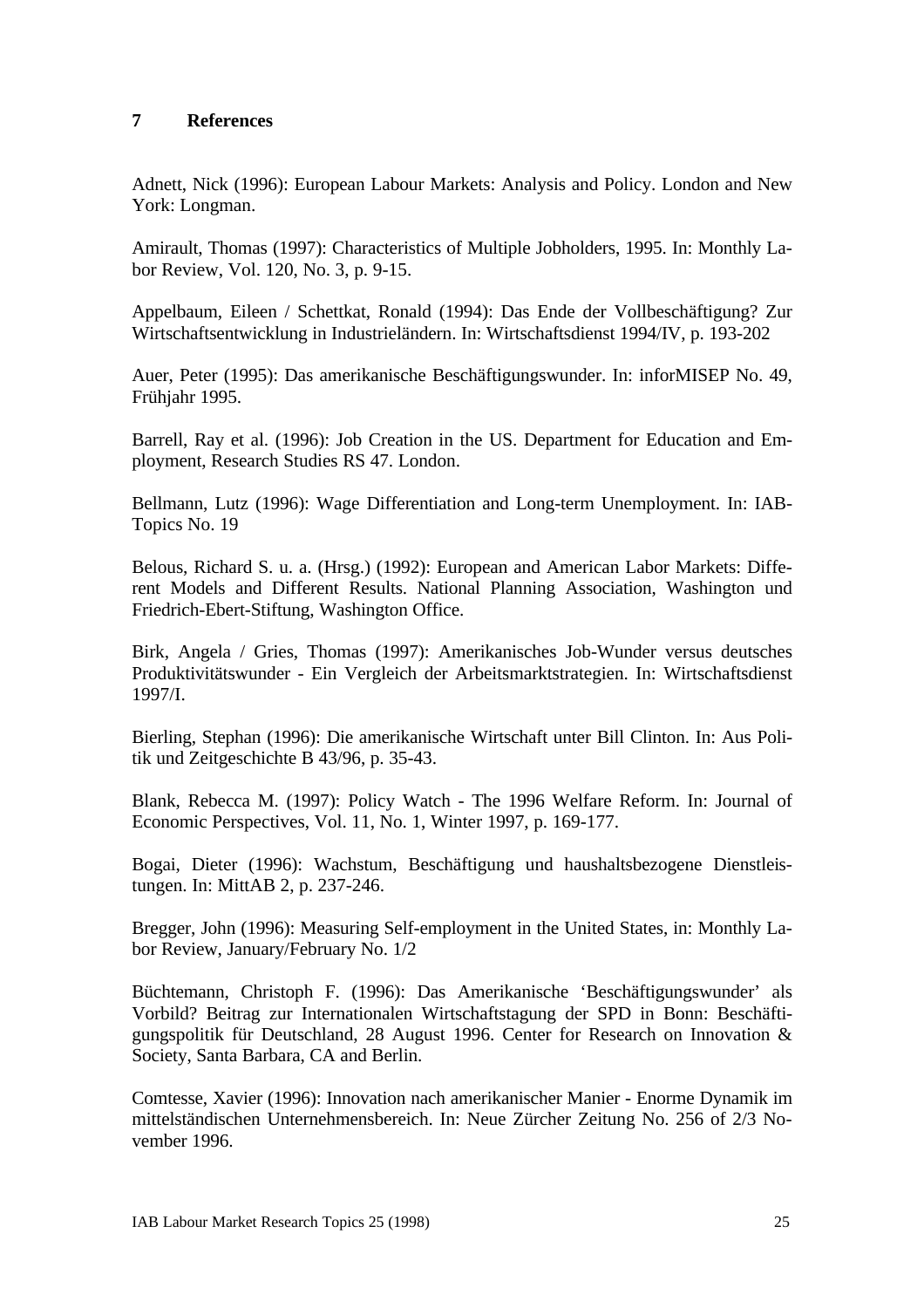Council of Economic Advisers (1996): Job Creation and Employment Opportunities: The United States Labor Market, 1993-1996. A Report by the Council of Economic Advisers with the U.S. Department of Labor, Office of the Chief Economist. April 23, 1996.

Council of Economic Advisers (1997): Economic Report of the President. Washington.

DiIulio, John (1996): Help Wanted: Economists, Crime and Public Policy. In: Journal of Economic Perspectives, Volume 10, No. 1, p. 3-24.

Ehrlich, Isaac(1996): Crime, Punishment, and the Market for Offenses. In: Journal of Economic Perspectives, Volume 10, No. 1, p. 43-67.

Espenhorst, Jürgen (1995): Arbeitsgesellschaft USA. Schwerte: Pangaea Verlag.

Eurostat (1997): Einkommensverteilung und Armut im Europa der Zwölf - 1993. In: Statistik kurzgefaßt, Bevölkerung und soziale Bedingungen, No. 6. Luxembourg.

Farber, Henry S. (1997): Job Creation in the United States: Good Jobs or Bad? Working Paper #385, Industrial Relations Section, Princeton University.

Federman, Maya u. a. (1996): What Does It Mean to Be Poor in America?, in: Monthly Labor Review, Vol. 119, No. 5, May

Freemann, R. (1996): Why Do So Many Young American Men Commit Crimes and What Might We Do about This? In: Journal of Economic Perspectives, 1996, Volume 10, No. 1, p. 25-42

Friedrich-Ebert-Stiftung (1996): Arbeitsplätze, Produktivität und Einkommen - Wege zu mehr Beschäftigung im deutsch-amerikanischen Vergleich. Series 'Wirtschaftspolitische Diskurse' No. 93. Bonn.

Gaß, Gerald / Schmid, Alfons (1994): Lohn- und Arbeitsmarktentwicklung in den USA - Einige Anmerkungen zu neueren Tendenzen. In: WSI Mitteilungen No. 5, p. 290-299.

Gitter, Robert J. / Scheuer, Markus (1997): Employment Growth in the United States: Lessons for Germany? - The Great American Job Machine - Revisited -. Paper prepared for the 9th Annual Meeting of European Association of Labour Economists, Aarhus School of Business, September 25-28, 1997.

Haisken-DeNew, John u. a. (1996): Keine Dienstleistungslücke in Deutschland - Ein Vergleich mit den USA anhand von Haushaltsbefragungen. In: DIW Wochenbericht 14/96, p. 221-226.

Halimi, Serge (1997): Les limites du modèle américain. In: Poblèmes économiques No. 2.516 of 16 April 1997.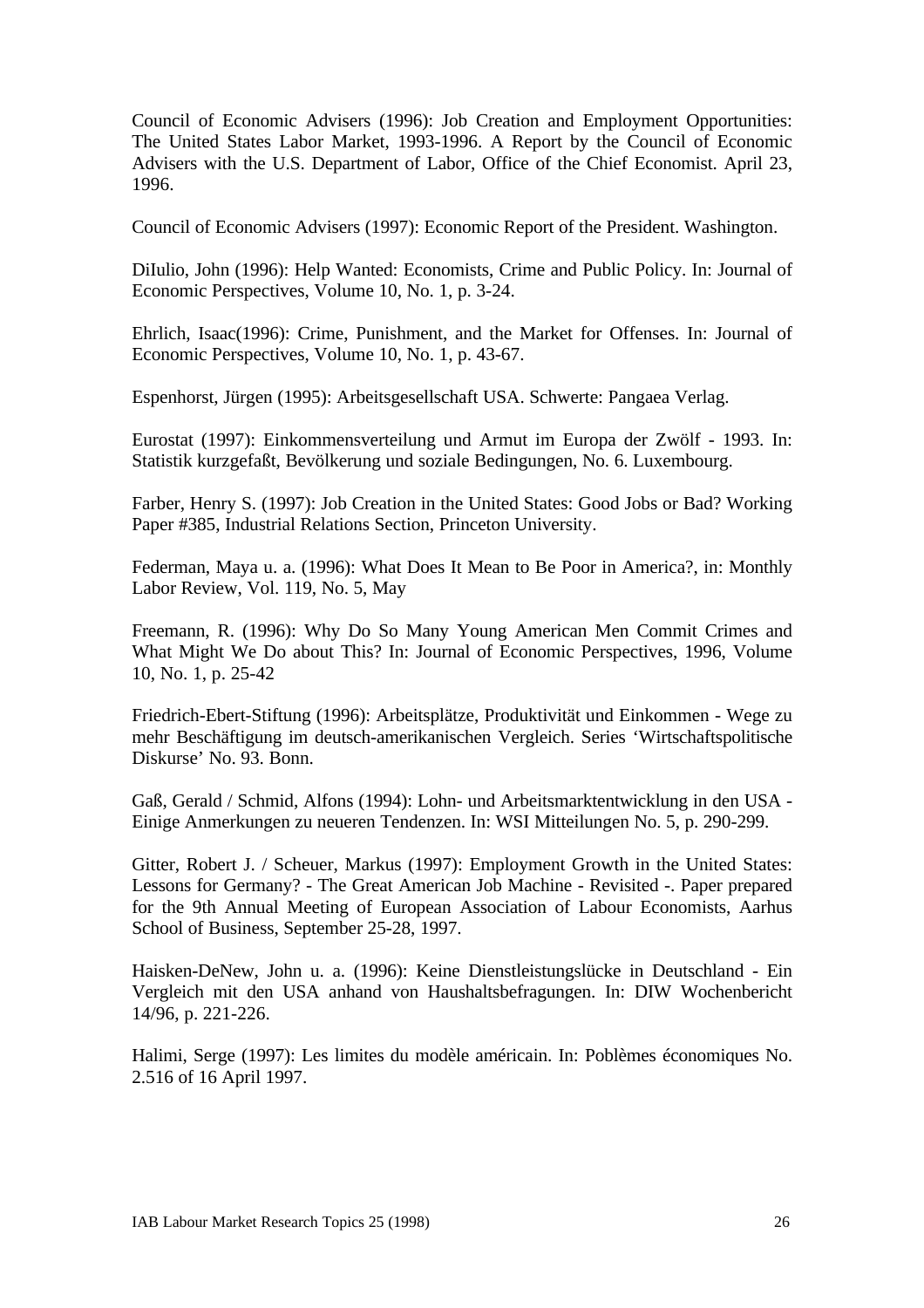Hanesch, Walter (1997): Armut und Sozialhilfereform in den USA, in: WSI Mitteilungen, 50. Jg., No. 4/1997, p. 266 - 279

Haveman, Robert (1996): Reducing Poverty While Increasing Employment: A Primer On Alternative Strategies, and a Blueprint. In: OECD Economic Studies No. 26, p. 8-42.

Horn, Gustav Adolf (1996): Kräftiges Wachstum und hohe Beschäftigung in den USA. In: DIW Wochenbericht 5/96, p. 81-85.

Houseman, Susan N. (1995): Job Growth and the Quality of Jobs in the U.S. Economy. In: Labour (IIRA), Special Issue, p. 93-124.

Ilg, Randy E. (1996): The Nature of Employment Growth, 1989-95. In: Monthly Labor Review, Vol. 119, No. 6, p. 29-36.

Kapstein, Ethan B. (1996): Workers and the World Economy. In: Foreign Affairs, Vol. 75, No. 3, p. 16-36.

Klauder, Wolfgang u. a. (1996): Strategien für mehr Beschäftigung - Simulationen bis 2005 am Beispiel Westdeutschland. IAB-Kurzbericht No. 7 of 2 August 1996.

Klös, Hans-Peter (1996): Einfacharbeitsplätze als Ansatzpunkt einer kommunalen Arbeitsmarktpolitik. Manuscript of paper held at the IAB-Colloquium on 13 December 1996 in Nürnberg.

Klös, Hans-Peter (1997): Einfacharbeitsplätze - Stiefkinder des Arbeitsmarktes. Warum sie wegfallen und wie sie wiederbelebt werden können. Brief version of an expert report by Instituts der deutschen Wirtschaft; Cologne.

Lynch, Lisa M. / Clayton William L. (1997): Do Investments in Education and Training Matter? Paper prepared for the 9th annual European Association of Labour Economists, Aarhus, Denmark, 25-28 September 1997.

Marshall, Ray (1995): The Global Jobs Crisis. In: Foreign Policy, No. 100, Fall 1995.

Martin, Philip / Midgley, Elisabeth (1994): Immigration to the US: Journey to an Uncertain Destination. In: Population Bulletin, Vol. 49, No. 2.

McMurrer, Daniel P. / Chasanov, Amy B. (1995): Trends in Unemployment Insurance Benefits. In: Monthly Labor Review, Vol. 118, No. 9, p. 30-39.

Murswieck, Axel (1996): Sozialpolitik unter der Clinton-Administration. In: Aus Politik und Zeitgeschichte, B 8-9/96, p. 11-21.

Nelson, Richard R. (1997): State Labor Legislation Enacted in 1996. In: Monthly Labor Review, Vol. 120, No. 1, p. 29-41.

OECD (1994): The OECD Jobs Study - Evidence and Explanations. Part I: Labour Market Trends and Underlying Forces of Change. Paris.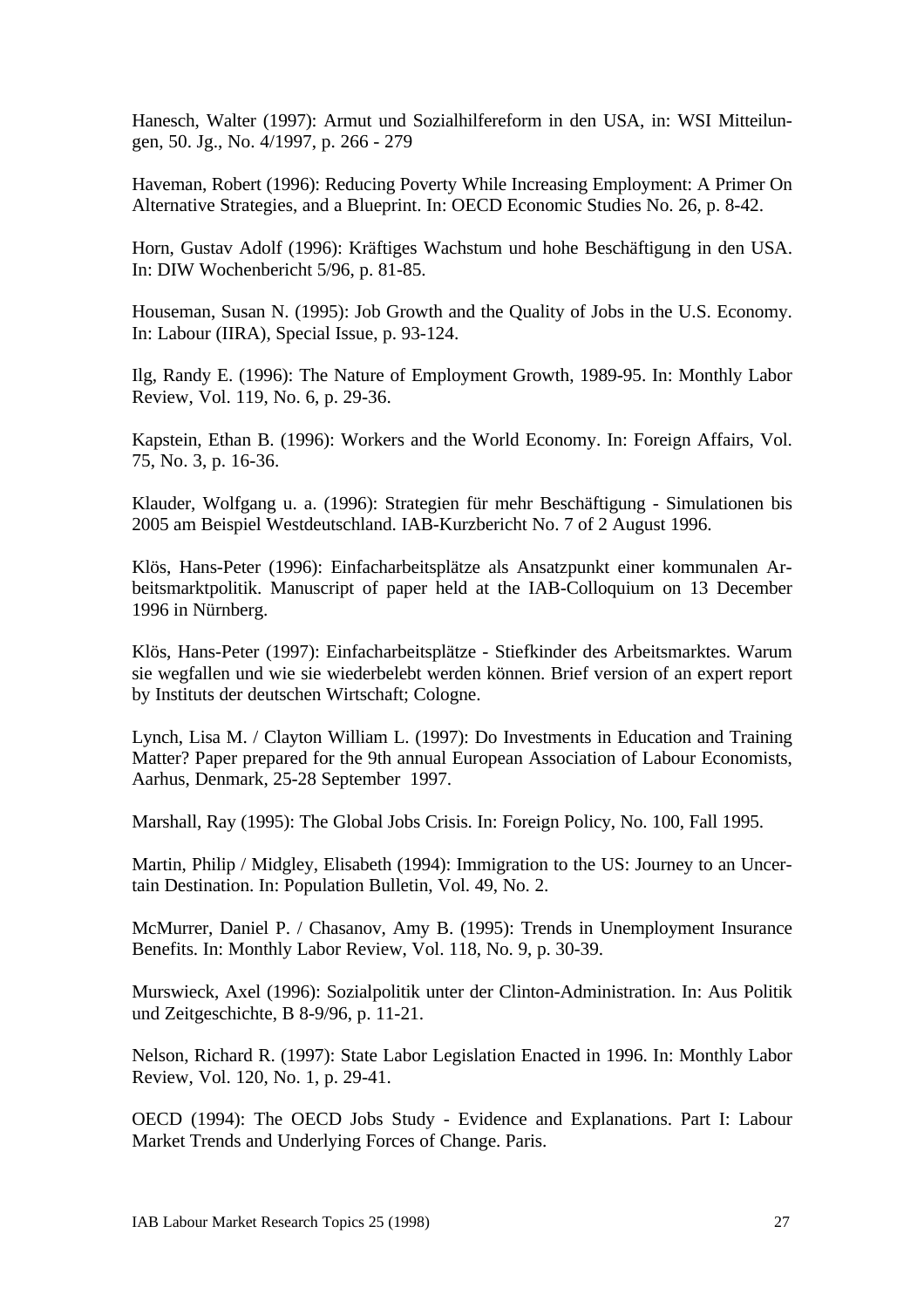OECD (1994): The OECD Jobs Study - Evidence and Explanations. Part II: The Adjustment Potential of the Labour Market. Paris.

OECD (1995): OECD Economic Surveys: Germany. Paris.

OECD (1996): OECD Economic Surveys: Germany. Paris.

OECD (1994): OECD Economic Surveys: United States. Paris.

OECD (1995): OECD Economic Surveys: United States. Paris.

OECD (1996): OECD Economic Surveys: United States. Paris.

OECD (1996): Employment Outlook. Paris.

OECD (1997): Employment Outlook. Paris.

Polivka, Anne (1996): Contingent and Alternative Work Arrangements, defined. In: Monthly Labor Review, Volume 119, Number 10, October, p. 3 - 9

Reich, Robert B. (1997): The Unfinished Agenda. Address to the Council on Excellence in Government, Washington, DC, on 9 January 1997, including Technical Appendix.

Rosenthal, Neal H. (1995): The Nature of Occupational Employment Growth: 1983-93. In: Monthly Labor Review, Vol. 118, No. 6, p. 45-54.

Ryscavage, Paul (1995): A Surge in Growing Income Inequality? In: Monthly Labor Review, Vol. 118, No. 8, p. 51-61.

Sachverständigenrat zur Begutachtung der gesamtwirtschaftlichen Entwicklung (1996): Jahresgutachten 1996/97. Printed matter of Deutscher Bundestag 13/6200 of 18 November 1996.

Scharpf, Fritz(1994): Nicht Arbeitslosigkeit, sondern Beschäftigung fördern - Einkommenshilfen für niedrige Erwerbseinkommen. In: Friedrich-Ebert-Stiftung, Gesprächskreis Arbeit und Soziales, No. 27: Den zweiten Arbeitsmarkt fördern - Ein ökonomisch und sozial tragfähiges Konzept? Bonn.

Schettkat, Ronald (1996): Vorbild USA? Entwicklung von Beschäftigung und Einkommen in den USA und der Bundesrepublik Deutschland. In: L. Alex / M. Tessaring (editors): Neue Qualifizierungs- und Beschäftigungsfelder, Proceedings of the BIBB/IAB Workshop on 13/14 November 1995. Bielefeld: Bertelsmann

Schettkat, Ronald (1996): Das Beschäftigungsproblem der Industriegesellschaften. In: Aus Politik und Zeitgeschichte, B 26/96, p. 25-35.

Sesselmeier, Werner (1997): Negative Einkommensteuer und ihre Auswirkungen auf die Beschäftigung. In: Sozialer Fortschritt 3/97.